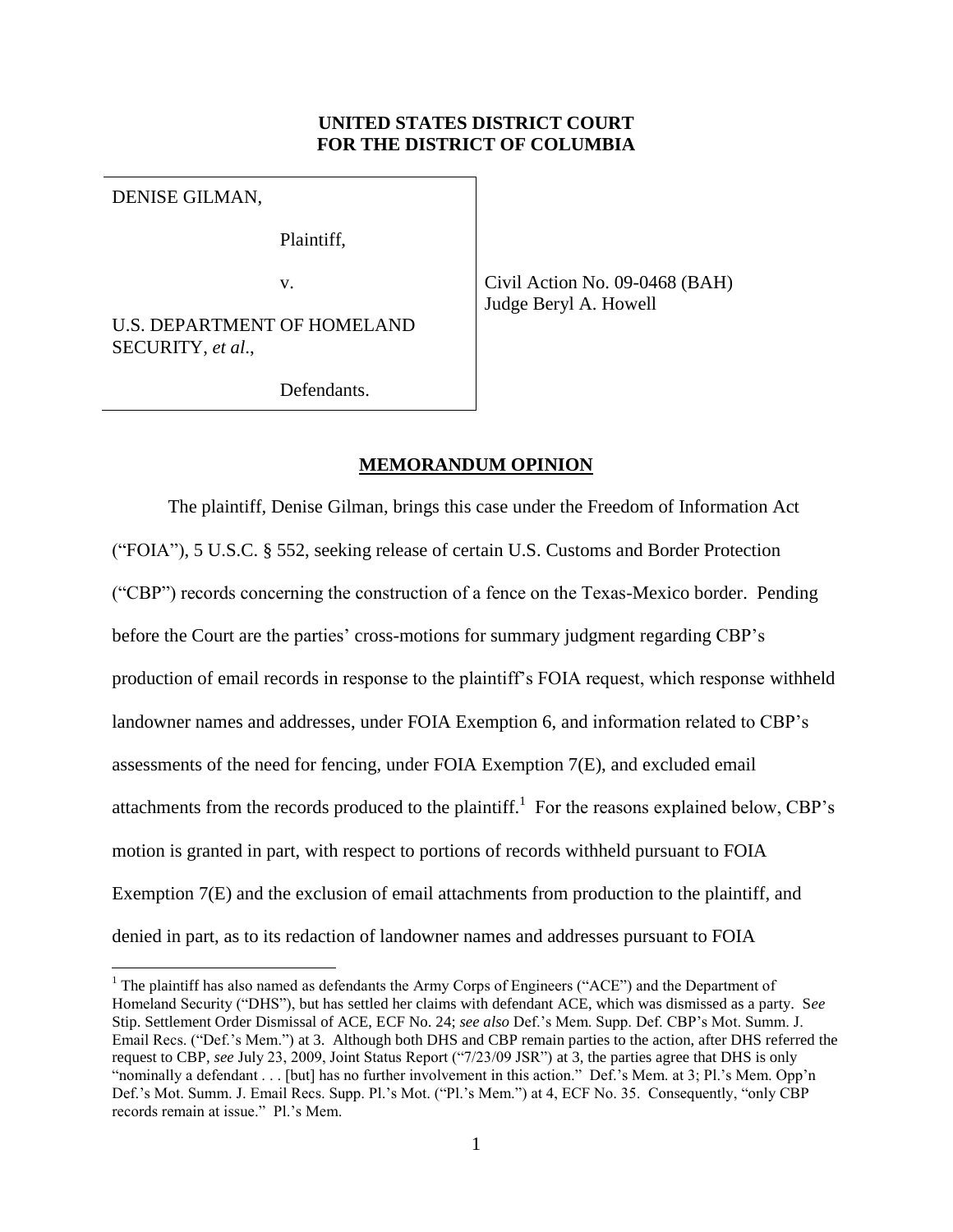Exemption 6, and the plaintiff's motion is granted in part with respect to the redaction of landowner names and addresses under FOIA Exemption 6 and is otherwise denied.<sup>2</sup>

# **I. BACKGROUND**

#### **A. The Texas-Mexico Border Fence**

In 2006, Congress passed the Secure Fence Act, ordering "construction of a fence or wall along specific portions of the U.S.-Mexico border, including areas in Texas." *See* Complaint ("Compl.") ¶ 5, ECF No. 1 (citing Secure Fence Act, Pub. L. No. 109-367, § 3, 120 Stat. 2638 (2006)). The Act was later amended to mandate "reinforced fencing along not less than 700 miles of the southwest border" and charged the Secretary of Homeland Security with completing 370 miles of the reinforced fencing by the end of 2008. Consolidated Appropriations Act, FY 2008, Pub. L. No. 110-161, § 564, 121 Stat. 1844, 2090–91 (2007). The precise location of the fence, however, was left to the U.S. Department of Homeland Security ("DHS") to determine "where fencing would be most practical and effective," provided that DHS consult with, *inter alia*, "states, local governments, Indian tribes, and property owners . . . to minimize the impact" on those living near the site of the future fence. *Id.*

## **B. FOIA Requests**

 $\overline{a}$ 

The plaintiff is a clinical professor at the University of Texas School of Law. Decl. Denise Gilman ("Gilman Decl.") ¶ 1, ECF No. 35-1. In late 2007, the plaintiff spearheaded a working group that focused on the human rights impact of the border fence by "conduct[ing] research and analysis of the legal, historical, property, environmental, indigenous, community, and other impacts of the border wall." *Id.*  $\P$ 4–5. As part of that effort, the plaintiff submitted several FOIA requests to the CBP, DHS, and the U.S. Army Corps of Engineers ("ACE"). *See*

<sup>&</sup>lt;sup>2</sup> As of November 12, 2013, defendant CBP had completed production of all email and non-email records that it believed were responsive to the plaintiff's request, and no challenge has been raised to the agency's search. *See* Nov. 12, 2013 Joint Status Report at 1–2, ECF No. 48; Def.'s Mem. at 1.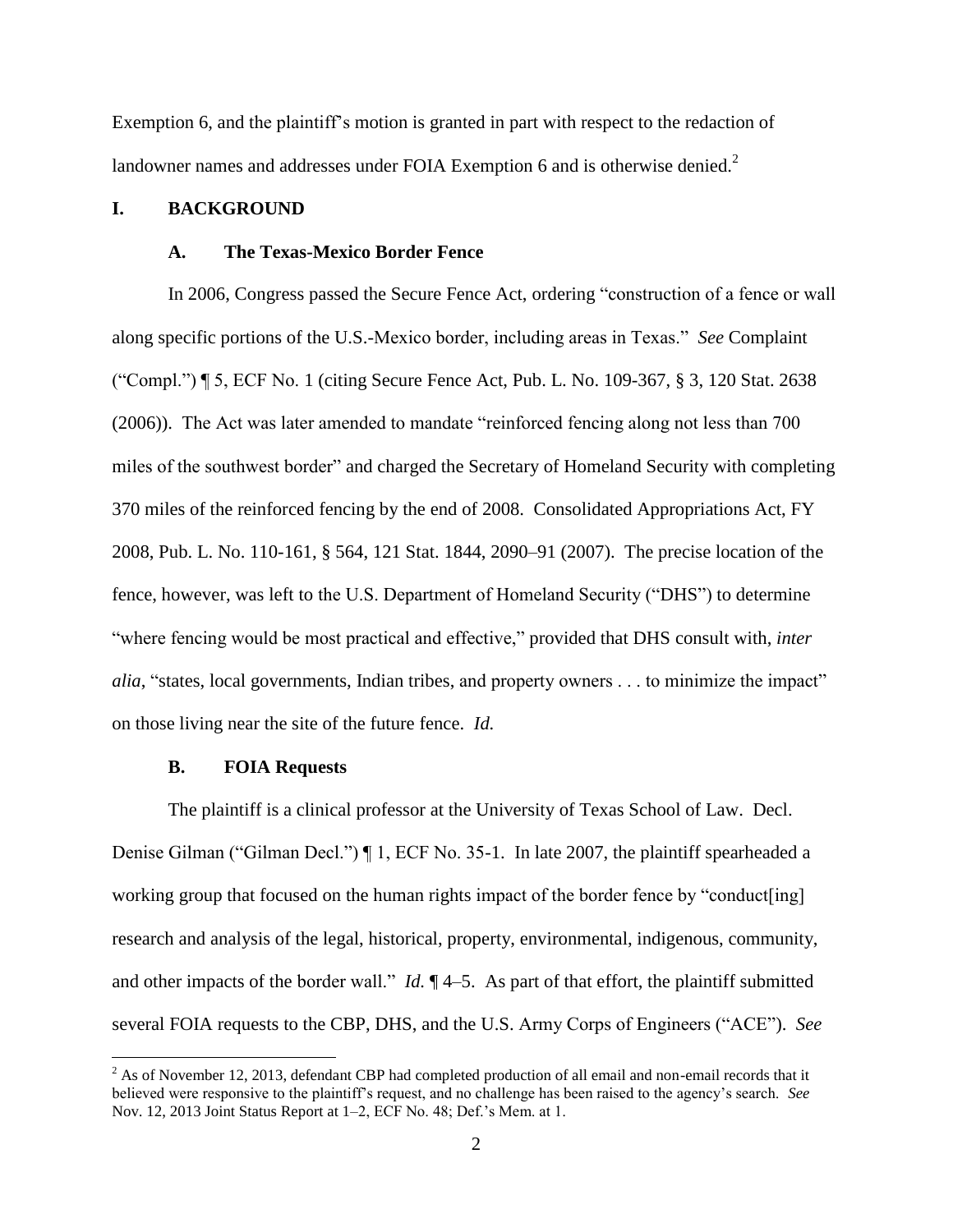Def.'s Mem. Supp. Def. CBP's Mot. Summ. J. Email Recs. ("Def.'s Mem.") at 3, ECF No. 32. The plaintiff's request to CBP asked for: (1) "Maps of possible locations for segments of fence or wall along the Texas/Mexico border;" (2) "files including geographic coordinates . . . for surveyed points along potential routes for segments of fence or wall along the Texas/Mexico border;" (3) "Documents identifying the properties possibly affected by the construction of the border fence or wall along the Texas/Mexico border, including documents that provide information regarding the ownership of the possibly affected properties and any other information about the characteristics of those properties;" (4) "Documents identifying the properties for which the United States government has sought to obtain access through consent/waiver or through litigation;" (5) "Documents reflecting appraisals of properties possibly affected by the construction of the border fence or wall along the Texas/Mexico border;" (6) "Documents reflecting surveys or other analyses of the areas possibly affected by the border fence or wall along the Texas/Mexico border;" (7) "Documents that describe the considerations or factors taken into account in making decisions regarding potential routes for segments of fence or wall along the Texas/Mexico border;" (8) "Communications received from, provided to or referenced by the Department of Homeland Security that make recommendations or suggestions regarding the route for segments of fence or wall along the . . . Texas/Mexico Border;" and (9) "Documents relating to potential or actual contracts for the execution of land surveys or construction of segments of fence or wall along the Texas/Mexico border." Gilman Decl. Ex. 2 at 18–19 (Plaintiff's FOIA request to CBP dated April 11, 2008). Near-identical requests were also sent to DHS and ACE. *See* Compl. ¶ 6.

DHS informed the plaintiff by letter that it referred her request to CBP "as the component of DHS likely to possess the records requested." *See* July 23, 2009, Joint Status Report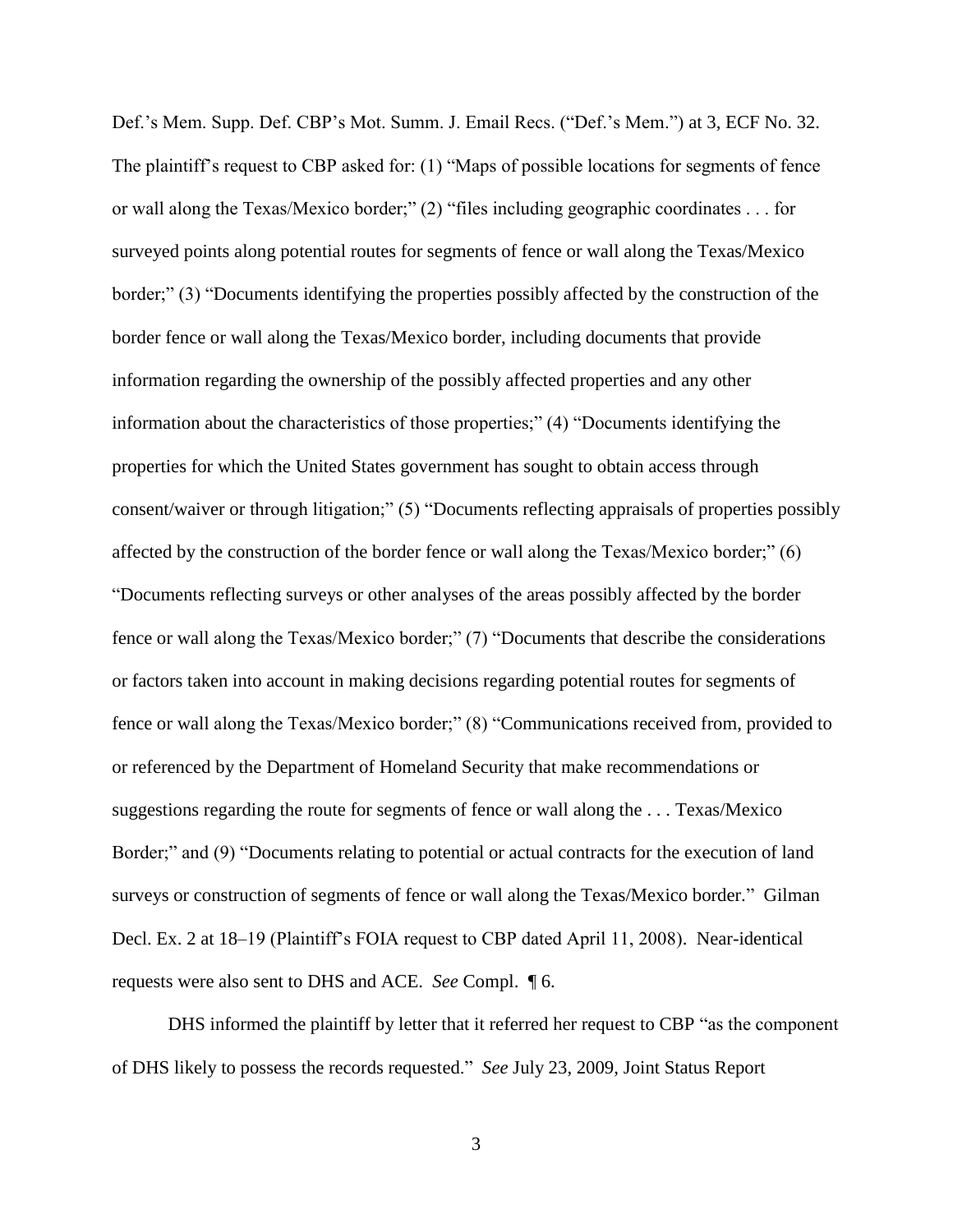$("7/23/09$  JSR") at 3, ECF No. 6. Before the plaintiff filed suit, she received from CBP two records, from ACE, 69 pages of records, and from DHS, no records. *See* Gilman Decl. ¶ 10; Pl.'s Mot. Summ. J. ("Pl.'s Mem.") at 4, ECF No. 35.

## **C. FOIA LITIGATION**

The plaintiff filed the instant action to compel the disclosure of responsive records, but subsequently agreed with CBP to bifurcate the email production and non-email production of records. *See* 7/23/09 JSR at 2–3; *see also* July 27, 2009 Scheduling Order ("7/27/09 Sched. Order") ¶¶ 1–3, ECF No. 7. The parties submitted a joint status report informing the Court that "in the interest of expediting the release of e-mails to Plaintiff," CBP could "satisfy Plaintiff's FOIA request with respect to the processing of e-mails by providing to Plaintiff the e-mails as released in *Crew v. DHS* pursuant to the search described in the Joint Status Report and Proposed Disclosure Schedule . . . in that case." *See* 7/23/09 JSR at 3 (citing *Citizens for Responsibility & Ethics in Wash. v. U.S. Dep't of Homeland Sec.* ("*CREW*"), No. 08-1046 (D.D.C. filed June 18, 2008)). The parties further explained that *CREW* involved a search for emails "of the 25 CBP officials most directly involved in the border fence placement division" and was scheduled to produce "1,000 pages of e-mails per month" until there were no remaining responsive records. *Id.* at 2–3. This was a "broader" search for records than that which the plaintiff had requested because the plaintiff in *CREW* sought records "for the entire Southwest border of the United States instead of just the Texas-Mexico border." Def.'s Mem. at 4–5. CBP was already processing email records in *CREW*, *id.* at 4, and the arrangement meant CBP "would not have to expend its limited resources to search for, retrieve and process email records in response to Plaintiff's FOIA request," *id.* at 5, and "allowed Plaintiff to receive email records more expeditiously than she otherwise would," i*d*. at 4. CBP agreed to release to the plaintiff "all e-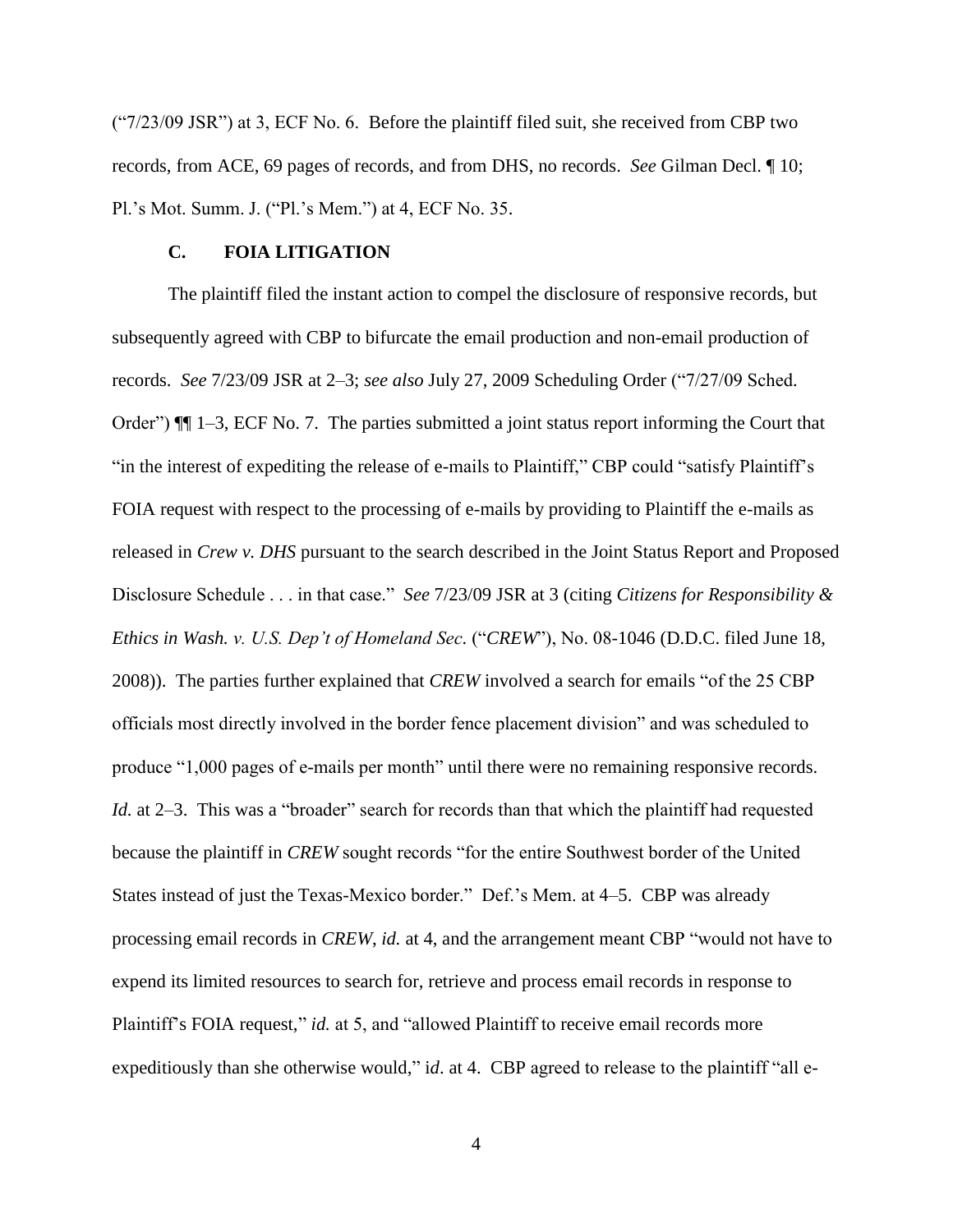mails already released in *CREW v. DHS*" and to continue to provide the plaintiff with "further emails as they are released on a rolling basis in that case." 7/23/09 JSR at 3. The Court subsequently entered an order stating that "CBP will release to Plaintiff all email records already released in [*CREW*], and, going forward, CBP will release to Plaintiff on a rolling basis all email records released in [*CREW*], on the same schedule as they are released in that case." 7/27/09 Sched. Order ¶ 2.

Two years after the plaintiff filed suit, CBP "completed or was near completion" of its production of records in both the *CREW* litigation and the instant case. Gilman Decl. ¶ 12. CBP was ordered to produce any remaining responsive email records to the plaintiff within a month, *see* March 28, 2011 Order, ECF No. 27, and the plaintiff was ordered to raise any disputes with the claimed exemptions within 60 days. *Id.*; *see also* June 27, 2011 Joint Status Report ("6/27/2011 JSR"), ECF No. 28. In total, CBP "made 15 productions of email records . . . representing all emails produced in the *CREW v. DHS* case." *Id.* at 2 n.1. The plaintiff "identified for CBP the 289 emails with redactions and/or withholdings she is challenging," Pl.'s Mot. Summ. J. ("Pl.'s Mem.") at 5, and CBP agreed to conduct a further review of the challenged records, 6/27/11 JSR at 3. The parties were aware when the 6/27/11 JSR was filed that the plaintiff challenged "the fact that attachments were not part of the email production." *Id*. CBP explained that it would satisfy its obligation to the plaintiff by releasing to her emails which were identical to those released in *CREW*, "and, therefore, to the extent attachments were not included in the email release made in *CREW v. DHS*, they were not provided to Plaintiff." *Id.* This was contrary to the plaintiff's understanding that, to the extent the CBP withheld portions of emails, the plaintiff would still be able to challenge those redactions. *Id.* In the plaintiff's view,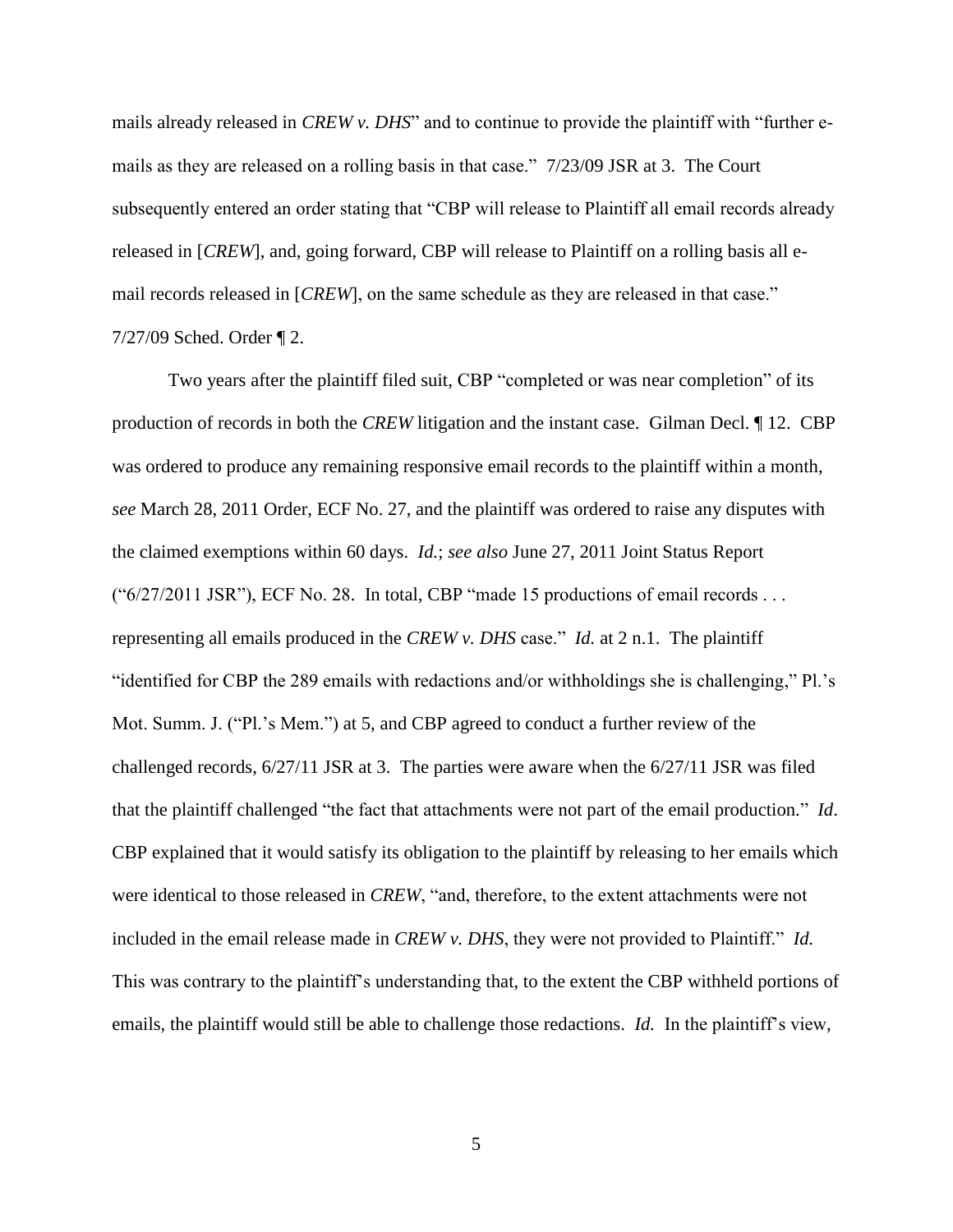CBP's non-production of attachments to responsive emails was a withholding without any applicable exemption that must therefore be disclosed. *Id.*

The plaintiff has substantially narrowed her challenges to CBP's production of responsive records. *See* Pl.'s Reply Def.'s Opp. Pl.'s Mot. Summ. J. Re. Email Discl. ("Pl.'s Reply") at 1, ECF No. 42. The plaintiff has expressly stated that she no longer challenges (1) "CBP's redaction of emails under Exemption 5," Pl.'s Reply at 1; (2) the "Exemption  $7(E)$ redactions on" Record 24 listed in the *Vaughn* index, *id.*; (3) the "withholding of the phone numbers or email addresses of landowners" or the withholding of names and contact information of "CBP employees or of individual employees of contractors," Pl.'s Mem. at 5; and (4) the withholding of email attachments beyond those attached to the "289 emails at issue in these cross-motions," *id.* at 25. Due to the plaintiff's decision not to challenge these withholdings, summary judgment is granted to CBP as to those issues. The reasons for the plaintiff's remaining challenges are discussed below.

#### **II. LEGAL STANDARD**

Congress enacted the FOIA to promote transparency across the government. *See* 5 U.S.C. § 552; *Stern v. FBI*, 737 F.2d 84, 88 (D.C. Cir. 1984). The Supreme Court has explained that the FOIA is "a means for citizens to know 'what their Government is up to.' This phrase should not be dismissed as a convenient formalism. It defines a structural necessity in a real democracy." *Nat'l Archives & Records Admin. v. Favish,* 541 U.S. 157, 171–72 (2004) (citation and internal quotation marks omitted). "The basic purpose of FOIA is to ensure an informed citizenry, vital to the functioning of a democratic society, needed to check against corruption and to hold the governors accountable to the governed." *NLRB v. Robbins Tire & Rubber Co.*, 437 U.S. 214, 242 (1978); *see also SEC v. Am. Int'l Grp.*, 712 F.3d 1, 3 (D.C. Cir. 2013) ("The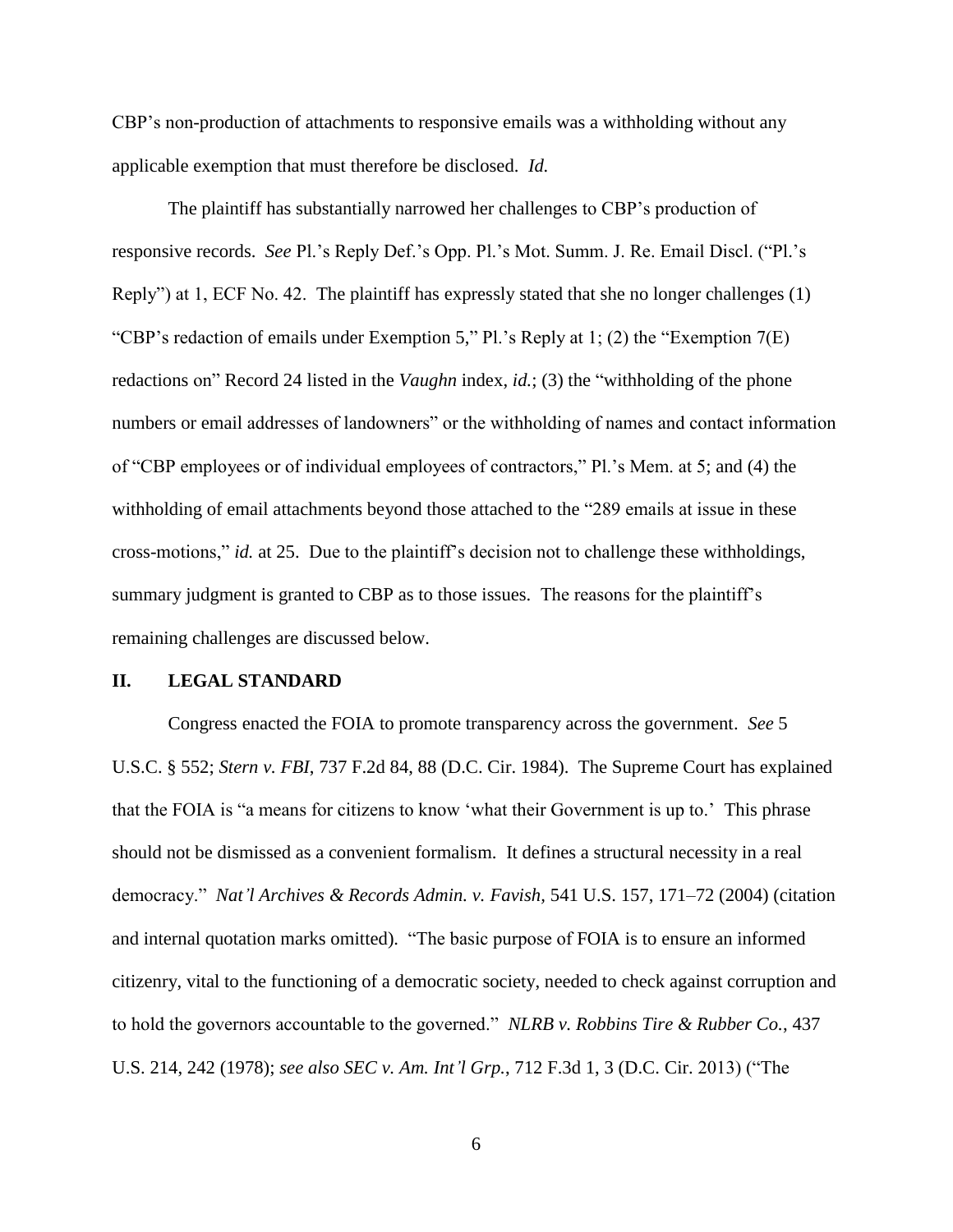public has a fundamental interest in 'keeping a watchful eye on the workings of public agencies.'" (quoting *Wash. Legal Found. v. U.S. Sentencing Comm'n*, 89 F.3d 897, 905 (D.C. Cir.1996))). As a result, the FOIA requires federal agencies to release all nonexempt records responsive to a request. *See* 5 U.S.C. § 552(a)(3)(A).

To protect "legitimate governmental and private interests [that] could be harmed by release of certain types of information," *United Techs. Corp. v. U.S. Dep't of Def.,* 601 F.3d 557, 559 (D.C. Cir. 2010) (internal quotation marks omitted), Congress included nine exemptions permitting agencies to withhold information from FOIA disclosure. *See* 5 U.S.C. § 552(b). "These exemptions are explicitly made exclusive, and must be narrowly construed." *Milner v. U.S. Dep't of the Navy*, 131 S.Ct. 1259, 1262 (2011) (citations and internal quotation marks omitted); *see also Pub. Citizen, Inc. v. Office of Mgmt. & Budget*, 598 F.3d 865, 869 (D.C. Cir. 2010) ("FOIA allows agencies to withhold only those documents that fall under one of nine specific exemptions, which are construed narrowly in keeping with FOIA's presumption in favor of disclosure.") (citations omitted). Upon exhaustion of administrative remedies, a FOIA requester may file a civil action challenging an agency's response to its request. *See* 5 U.S.C. § 552(a)(4)(B); *Wilbur v. CIA*, 355 F.3d 675, 677 (D.C. Cir. 2004). Once such an action is filed, the agency generally has the burden of demonstrating that its response to the plaintiff's FOIA request was appropriate. *See id.* at 678. Federal courts are authorized under the FOIA "to enjoin the agency from withholding agency records and to order the production of any agency records improperly withheld from the complainant." *Id.* § 552(a)(4)(B).

It is typically appropriate to resolve FOIA cases on summary judgment. *See Brayton v. Office of the U.S. Trade Rep*., 641 F.3d 521, 527 (D.C. Cir. 2011) ("the vast majority of FOIA cases can be resolved on summary judgment"). When an agency's response to a FOIA request is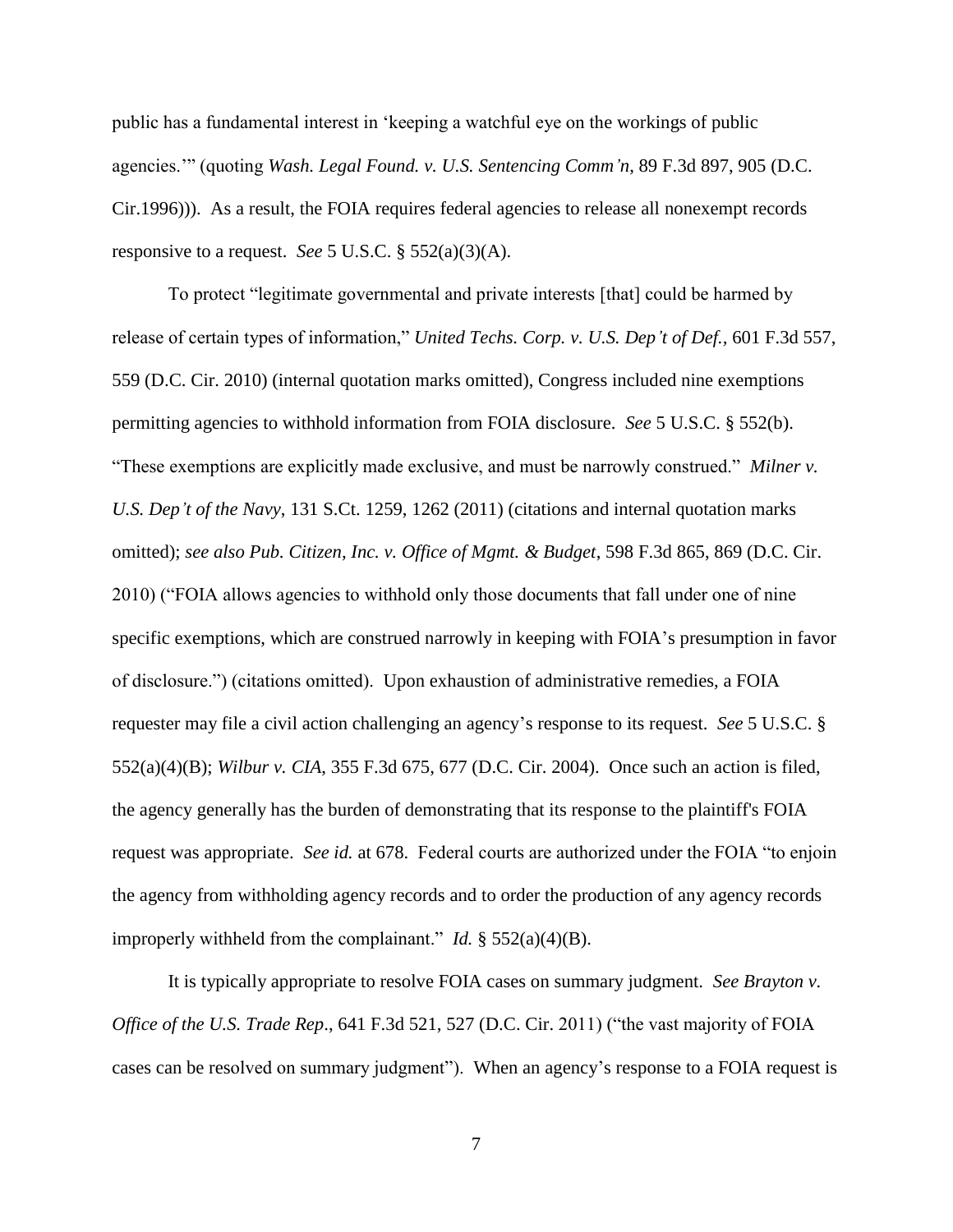to withhold responsive records, either in whole or in part, the agency "bears the burden of proving the applicability of claimed exemptions." *Am. Civil Liberties Union v. U.S. Dep't of Def.* ("*ACLU/DOD* "), 628 F.3d 612, 619 (D.C. Cir. 2011). The agency may sustain its burden of establishing that requested records were appropriately withheld through the submission of declarations detailing the reason that a FOIA exemption applies, along with an index, as necessary, describing the materials withheld. *See, e.g.*, *id.* at 619; *Students Against Genocide v. U.S. Dep't of State*, 257 F.3d 828, 840 (D.C. Cir. 2001); *Vaughn v. Rosen*, 484 F.2d 820, 827–28 (D.C. Cir. 1973). "If an agency's affidavit describes the justifications for withholding the information with specific detail, demonstrates that the information withheld logically falls within the claimed exemption, and is not contradicted by contrary evidence in the record or by evidence of the agency's bad faith, then summary judgment is warranted on the basis of the affidavit alone." *ACLU/DOD*, 628 F.3d at 619. As the D.C. Circuit recently explained, in FOIA cases "'[s]ummary judgment may be granted on the basis of agency affidavits if they contain reasonable specificity of detail rather than merely conclusory statements, and if they are not called into question by contradictory evidence in the record or by evidence of agency bad faith.'" *Judicial Watch, Inc. v. U.S. Secret Serv*., 726 F.3d 208, 215 (D.C. Cir. 2013) (quoting *Consumer Fed'n of Am. v. U.S. Dep't of Agric.*, 455 F.3d 283, 287 (D.C. Cir. 2006) and *Gallant v. NLRB*, 26 F.3d 168, 171 (D.C. Cir. 1994)). While the burden remains on the moving party to demonstrate that there is an "absence of a genuine issue of material fact" in dispute, *Celotex Corp. v. Catrett*, 477 U.S. 317, 323 (1986), in FOIA cases, "an agency's justification for invoking a FOIA exemption is sufficient if it appears 'logical' or 'plausible.'" *ACLU/DOD*, 628 F.3d at 619 (quoting *Larson v. U.S. Dep't of State*, 565 F.3d 857, 862 (D.C. Cir. 2009)).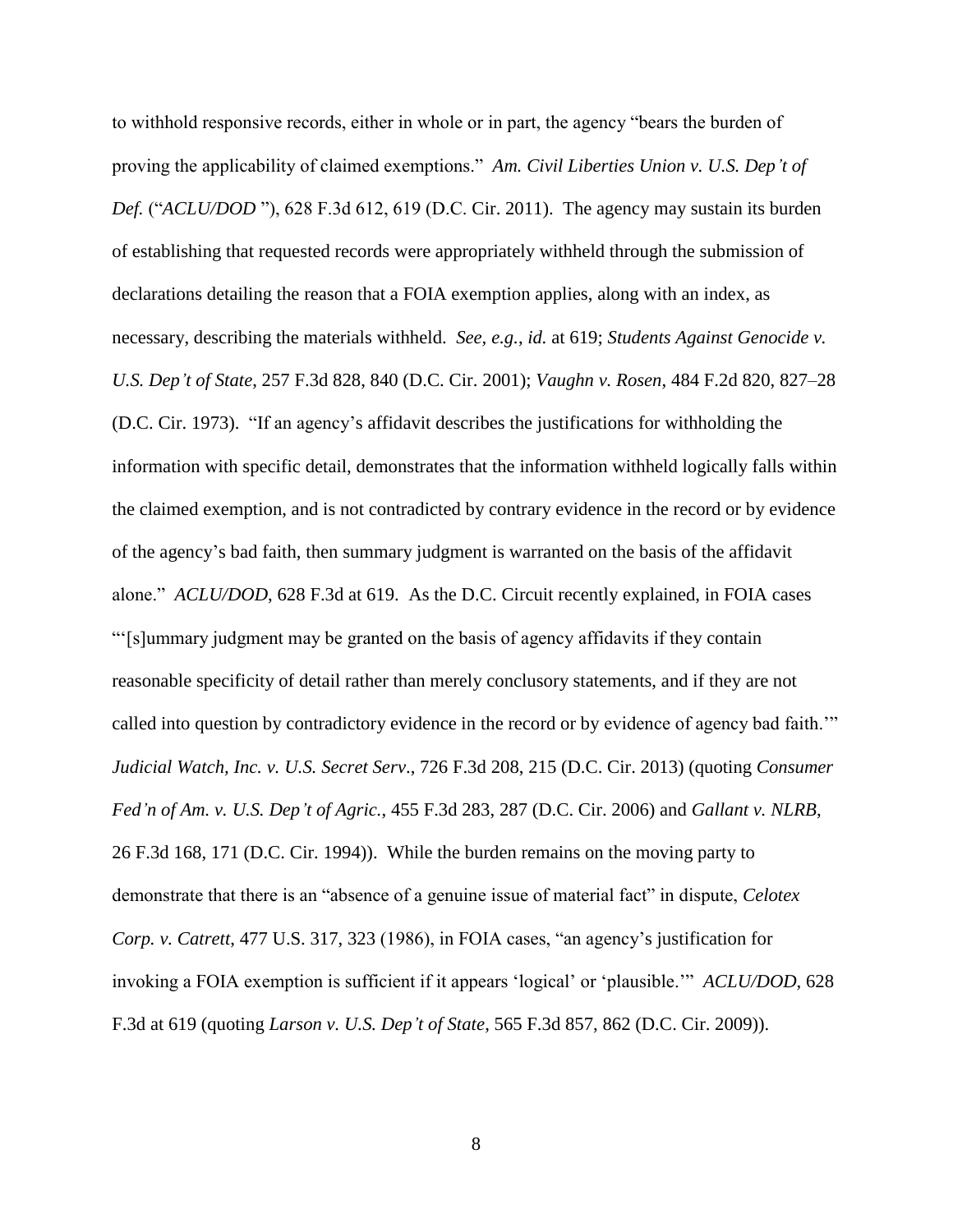## **III. DISCUSSION**

 $\overline{a}$ 

The plaintiff contends that CBP: (1) improperly redacted "the names and addresses of landowners who would potentially be affected by the border wall," under FOIA Exemption 6; (2) improperly redacted "records containing an assessment of the need for fencing in certain areas," under FOIA Exemption 7(E); and (3) improperly withheld email attachments pursuant to no specific FOIA exemption. Pl.'s Reply at 1. The plaintiff's challenges are addressed *seriatim*  below.

#### **A. FOIA Exemption 6**

The plaintiff challenges CBP's withholding, under Exemption 6, of the names and addresses of private citizen landowners that are referenced in emails to and from CBP employees.<sup>3</sup> Exemption 6 protects "personnel and medical files and similar files the disclosure of which would constitute a clearly unwarranted invasion of personal privacy." 5 U.S.C. § 552(b)(6). "The information in the file 'need not be intimate' for the file to satisfy the standard, and the threshold for determining whether information applies to a particular individual is minimal." *Milton v. U.S. Dep't of Justice,* 783 F. Supp. 2d 55, 58 (D.D.C. 2011) (quoting *N.Y. Times Co. v. Nat'l Aeronautics & Space Admin*., 920 F.2d 1002, 1006 (D.C. Cir. 1990) (en banc)). Once this threshold determination is met, the Court next inquires whether disclosure "would compromise a substantial, as opposed to *de minimis*, privacy interest," because FOIA demands disclosure "[i]f no significant privacy interest is implicated." *See Multi Ag Media LLC v. U.S. Dep't of Agric.*, 515 F.3d 1224, 1229 (D.C. Cir. 2008) (citing *Nat'l Ass'n of Retired Fed. Emps. v. Horner* ("*Horner*")*,* 879 F.2d 873, 874 (D.C. Cir. 1989), *cert. denied,* 494 U.S. 1078 (1990)). The standard "means less than it might seem," as a substantial privacy interest is

<sup>&</sup>lt;sup>3</sup> At issue is the withholding of names and addresses of private citizen landowners, not commercial landowners, individuals who were points of contact for commercial entities, or employees of the CBP. *See* Supplemental Decl. of David E. Wade ("Suppl. Wade Decl.") ¶ 15 & n.1.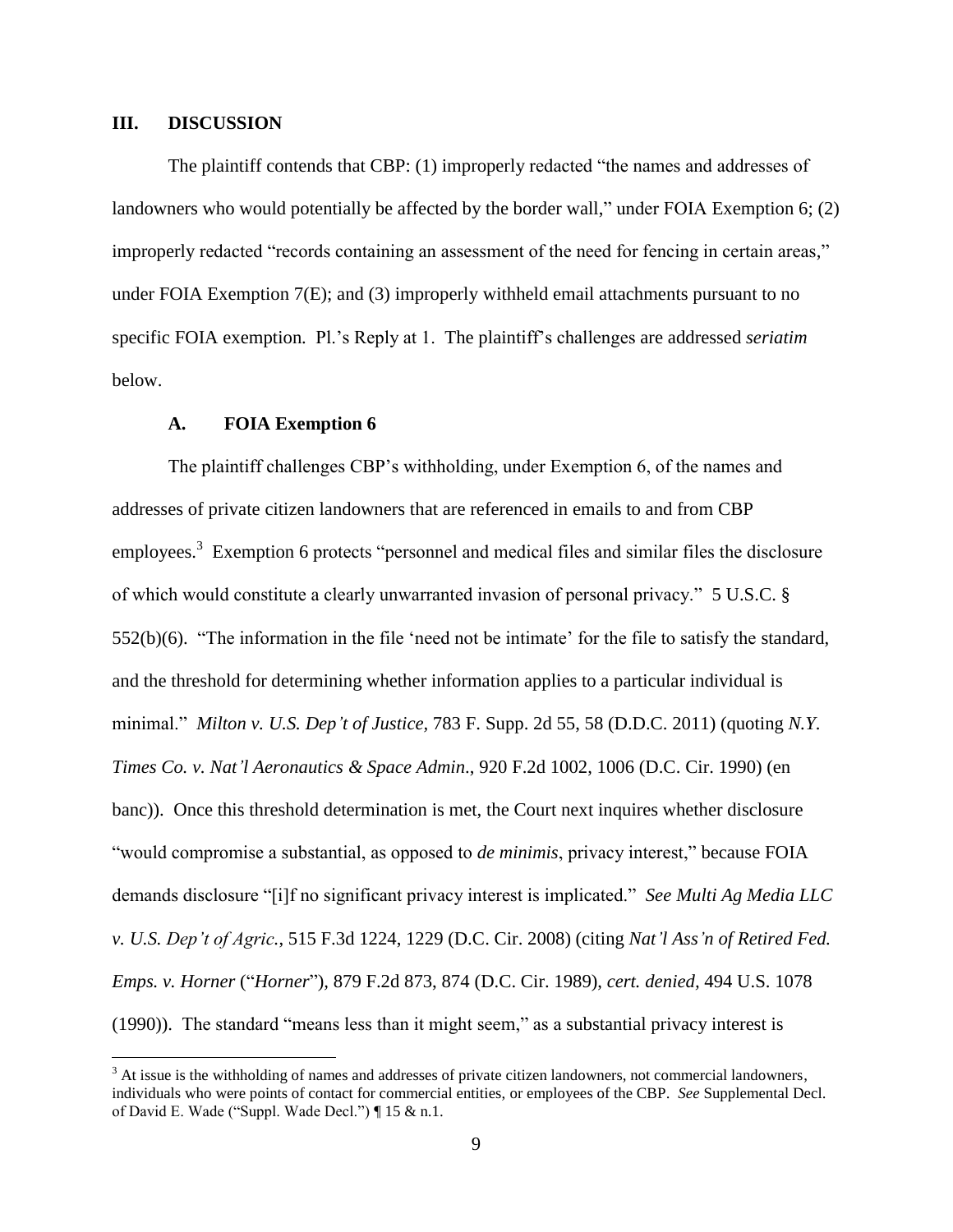"anything greater than a *de minimis* privacy interest." *Id.* at 1229–30. If there is a substantial privacy interest in the information, the Court employs a balancing test to determine whether release of such information constitutes a clearly unwarranted invasion of personal privacy, *Wash. Post Co. v. U.S. Dep't of Health & Human Servs.*, 690 F.2d 252, 260 (D.C. Cir. 1982); *U.S. Dep't of the Air Force v. Rose*, 425 U.S. 352, 372 (1976); *see also U.S. Dep't of Justice v. Reporters Comm. for Freedom of the Press*, 489 U.S. 749, 756 (1989), by weighing "the privacy interest that would be compromised by disclosure against any public interest in the requested information." *Multi Ag Media LLC*, 515 F.3d at 1228."Exemption 6's requirement that disclosure be 'clearly unwarranted' instructs us to 'tilt the balance (of disclosure interests against privacy interest) in favor of disclosure.'" *Morley*, 508 F.3d 1108, 1127 (D.C. Cir. 2007) (quoting *Wash. Post Co. v. U.S. Dep't of Health & Human Servs*., 690 F.2d at 261).

As a threshold matter, the Court must determine whether the withheld information constitutes "similar files" to "personnel and medical files" that are subject to exemption 6. 5 U.S.C. § 552(b)(6). "The terms [sic] 'similar files' is construed broadly and 'is intended to cover detailed Government records on an individual which can be identified as applying to that individual.'" *Gov't Accountability Project*, 699 F. Supp. 2d at 105–06 (quoting *U.S. Dep't of State v. Wash. Post Co.,* 456 U.S. 595, 602 (1982)). Courts look to the "nature of the information at issue," not necessarily "the nature of the files." *See Skybridge Spectrum Found. v. FCC*, 842 F. Supp. 2d 65, 83 (D.D.C. 2012) (quoting *N.Y. Times Co. v. Nat'l Aeronautics & Space Admin.,* 920 F.2d at 1006 (quotation marks omitted)); *see also Judicial Watch, Inc. v. FDA*, 449 F.3d 141, 152–53 (D.C. Cir. 2006) ("similar files" encompasses "not just files, but also bits of personal information, such as names and addresses, the release of which would 'create[] a palpable threat to privacy.'") (quoting *Carter v. U.S. Dep't of Commerce*, 830 F.2d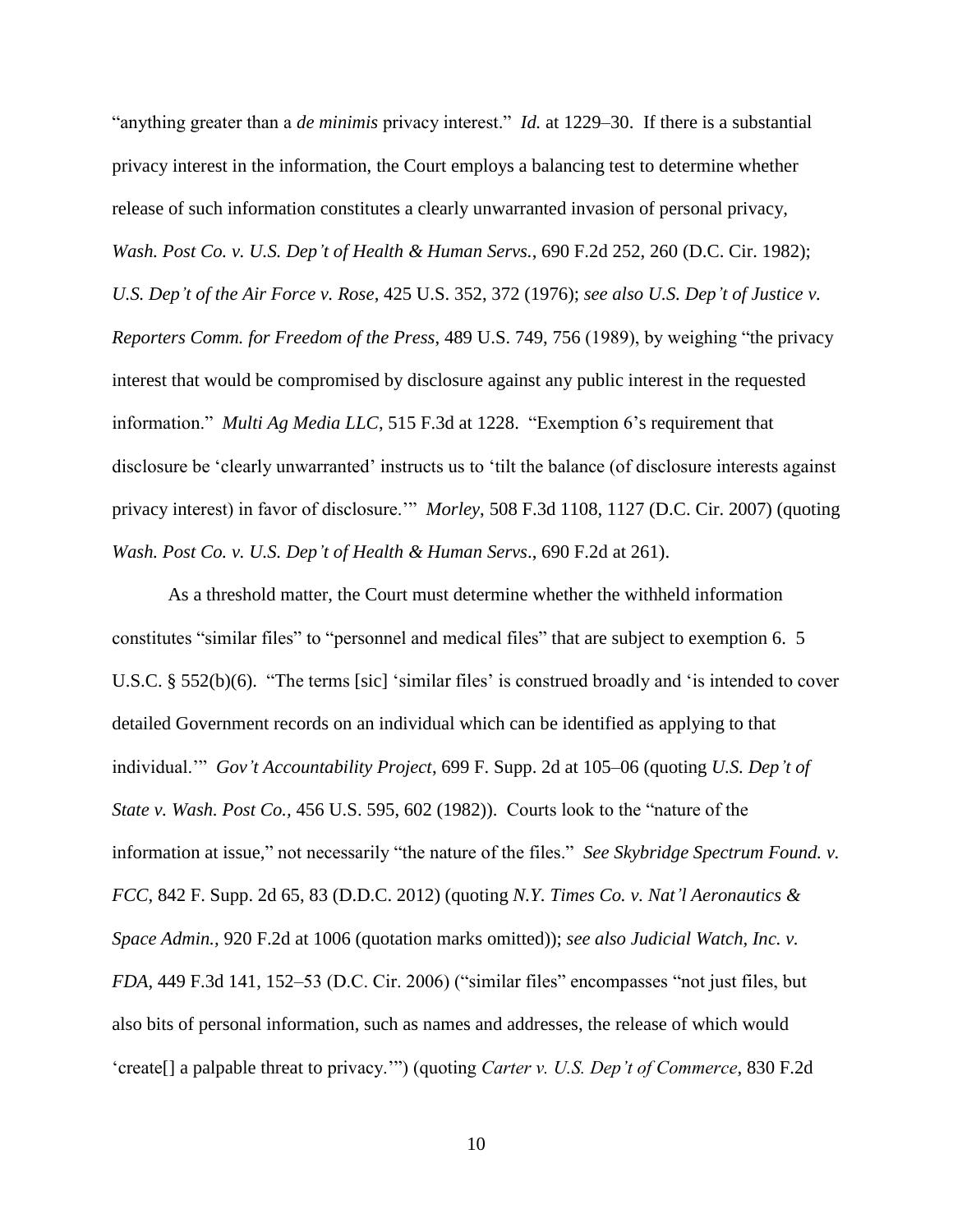388, 391 (D.C. Cir. 1987)). The plaintiff does not dispute that the requested information is a "similar file," *see* Pl.'s Mem. at 7–12, and because the names and addresses of landowners are "bits of personal information," *Judicial Watch*, 449 F.3d at 152, that "applies to [] particular individual[s]," *see Wash. Post Co.*, 690 F.2d at 260, Exemption 6 may be triggered. The Court must next examine whether the requested information implicates a substantial privacy interest and, if so, whether release of the information would be "clearly unwarranted" in view of the public interest, if any, in the requested documents.

# 1. *A Substantial Privacy Interest Exists In The Withheld Name And Address Information*

In construing Exemption 6, the D.C. Circuit has held that "the disclosure of names and addresses is not inherently and always a significant threat to the privacy of those listed; whether it is a significant or a *de minimis* threat depends upon the characteristic(s) revealed by virtue of being on the particular list, and the consequences likely to ensue." *Horner*, 879 F.2d at 877; *see also United States Dep't of State v. Ray*, 502 U.S. 164, 176 n.12 (1991) (noting that disclosure of a list of names and other identifying information is not "inherently and always a significant threat to the privacy of the individuals on the list."). "In the context of an individual residence, the court has recognized that 'the privacy interest of an individual in avoiding the unlimited disclosure of his or her name and address is significant.'" *Nat'l Ass'n of Home Builders v. Norton* ("*Norton*"), 309 F.3d 26, 35 (D.C. Cir. 2002) (quoting *Horner*, 879 F.2d at 875); *see also Skybridge Spectrum Found.*, 842 F. Supp. 2d at 84 (same). CBP supports its position that there are substantial privacy interests in the names and addresses of private citizens referenced in the 289 challenged emails for three reasons.

First, CBP asserts that there is a "potential [for] unwanted contact that might ensue from such a disclosure," and this risk creates a heightened privacy interest. Def.'s Combined Reply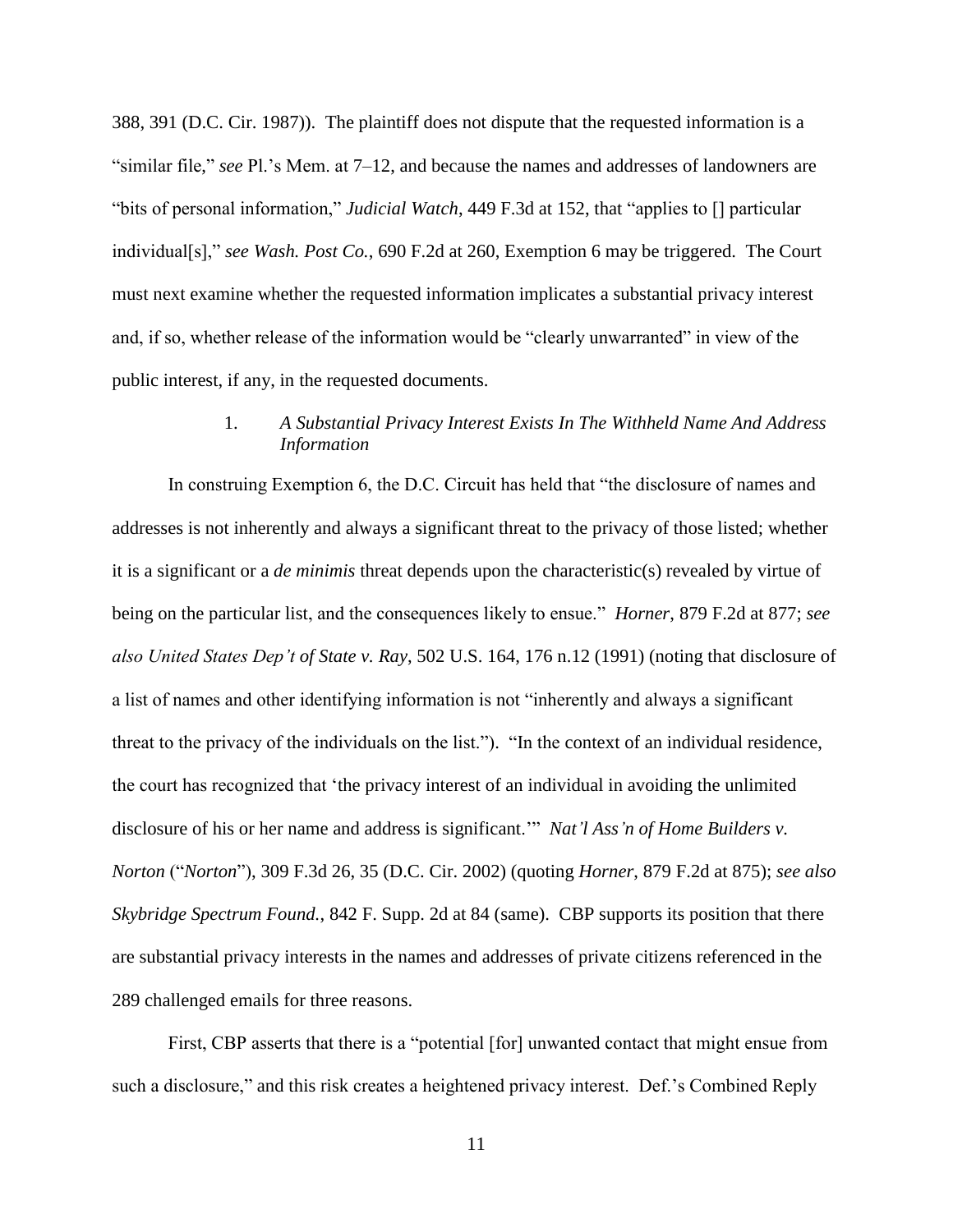Supp. Mot. Summ. J. Re Email Records & Opp'n Pl.'s Cross-Mot. Summ. J. ("Def.'s Reply") at 3, 7, ECF No. 40. According to the CBP, the unwanted contact to which the landowners could be exposed may come from "the media, other members of the public, including other landowners involved in a similar process, and potential harassment." Supplemental Decl. of David E. Wade ("Suppl. Wade Decl.") ¶ 15; *see also* Def.'s Reply at 3 (explaining that disclosure would risk exposing landowners to unwanted media attention because the border fence "touched a nerve among many groups."). CBP is correct that "a justified and articulable risk of media harassment" implicates a substantial privacy interest. *Judicial Watch, Inc. v. U.S. Dep't of State*, 875 F. Supp. 2d 37, 47 (D.D.C. 2012) (citing *Elec. Privacy Info. Ctr. v. U.S. Dep't of Homeland Sec.*, 384 F. Supp. 2d 100, 118 (D.D.C. 2005) (withholding of employee names upheld where media scrutiny and harassment were likely)). Given that the plaintiff herself admits that the construction of the wall received "significant public interest and attention," and "extensive coverage . . . in the national, international and state and local press," *see* Gilman Decl. ¶ 6 (citing articles), there is sufficient evidence to support CBP's claim that disclosure may expose the landowners to unwanted contact from the media. *See Judicial Watch, Inc.*, 875 F. Supp. 2d at 47 (court found government employees had a substantial privacy interest in withholding names from emails discussing a meeting on the Keystone Alaska pipeline because it could lead to "possible harassment and undesired contact by media.").

Second, CBP argues that disclosure implicates a substantial privacy interest because the email threads discussing the landowners also discuss details of "specific negotiations between landowners and the government, sometimes including a discussion of the particular terms a landowner was willing to accept to permit access or purchase," Suppl. Wade Decl. ¶ 15, or whether "land was subject to pending condemnations for right of entry." Def.'s Reply at 4, 8.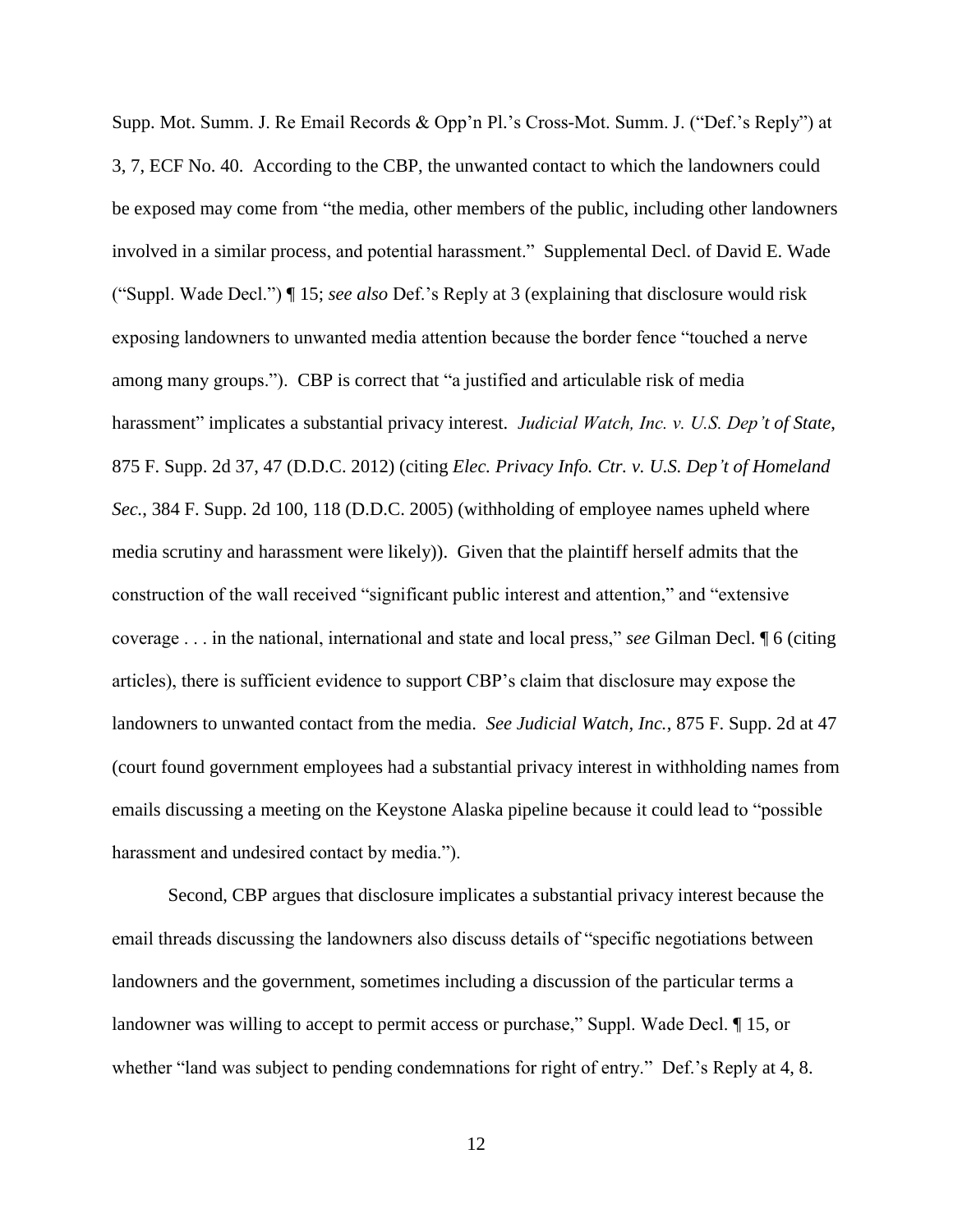CBP contends that disclosure of the names would, in many instances, provide information about the landowners' discussions with the CBP about their valuation of the use or sale of their land. Def.'s Reply at 3; *see, e.g.*, Suppl. Wade Decl. Ex. 1 at 18 (email dated November 26, 2007, recounting one landowner's extended negotiations with CBP officials seeking \$10,000 and a fence structure agreement); Suppl. Wade Decl. at 22 (email dated November 21, 2007, stating that a landowner "is agreeable to allowing us to complete our survey . . . [and] is very pleased with the progress thus far and looks forward to working together, but he does have some requests (fence type)"); *id.* at 16 (email dated December 6, 2007, commenting that "[name redacted] is not going to relent . . . [and] is absolutely sure that he has the upper hand" and wants "money and a fence structure agreement from" CBP). This information, if disclosed, would "allow for an inference to be drawn about the financial situation of an individual," *see Multi Ag Media LLC*, 515 F.3d at 1230, which creates an amplified privacy interest in the names and addresses. *See Horner*, 879 F.2d at 876–77; *Consumers' Checkbook Ctr. for the Study of Servs. v. U.S. Dep't of Health & Human Servs.*, 554 F.3d 1046, 1050 (D.C. Cir. 2009) (recognizing that the D.C. Circuit has "consistently held that an individual has a substantial privacy interest under FOIA in his financial information, including income"); *Jurewicz v. U.S. Dep't of Agric.*, 741 F.3d 1326, 1332 (D.C. Cir. 2014) (affirming district court's finding that there is a "non-negligible, limited privacy interest" in information related to dog breeders' gross sales under Exemption 6 privacy interest analysis); *Multi Ag Media LLC*, 515 F.3d at 1230 (finding a substantial privacy interest in disclosure of a farm's reported acreage and the "number and width of rows of tobacco" because it "'may provide a snapshot' of a farm's financial circumstances and 'shed[] light on the financial condition of the farmer'") (citation omitted).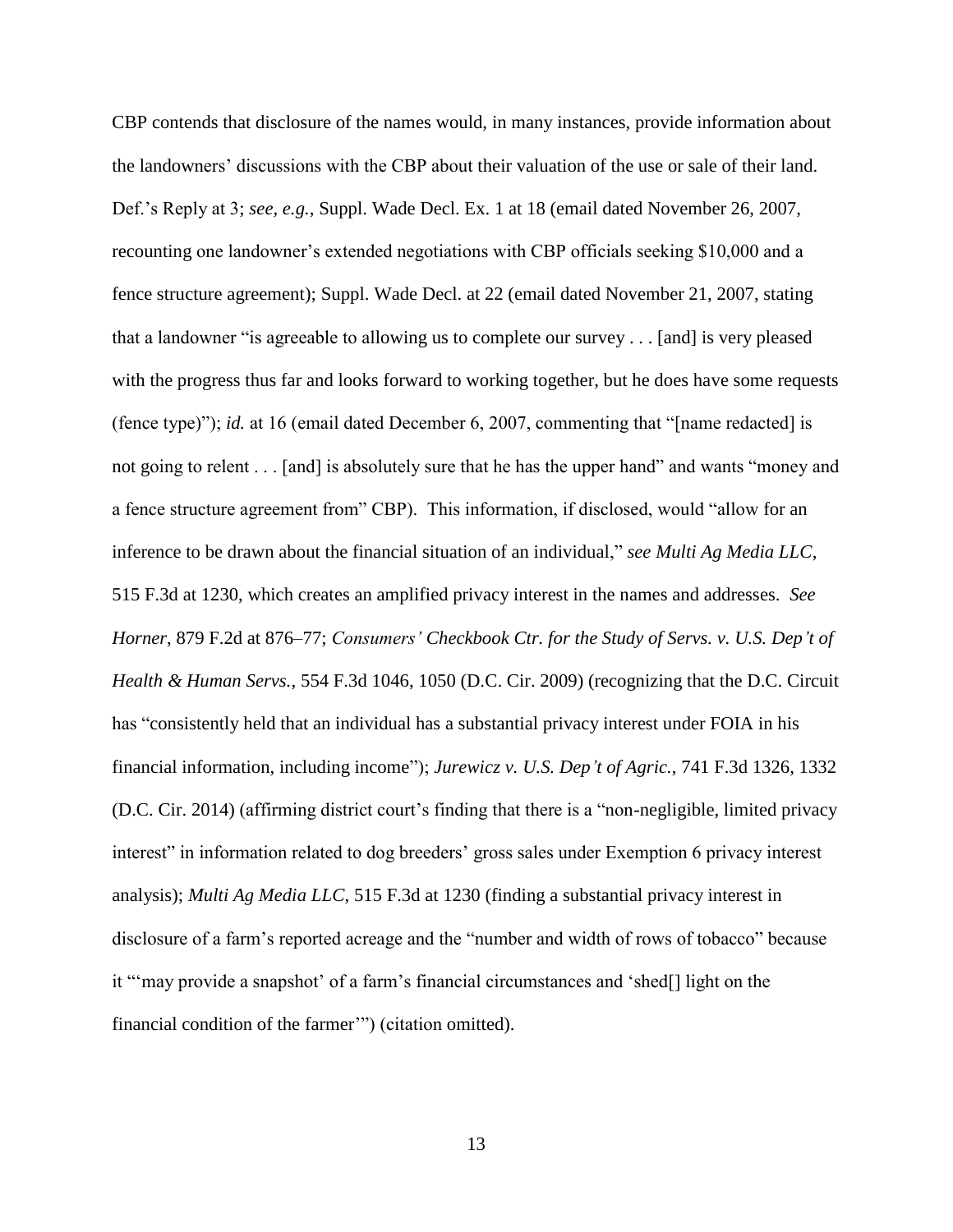Third, CBP contends that the names implicate a substantial privacy interest because the names are referenced as part of discussions between CBP employees that reveal the landowners' personal relationships and "specific statements" that the landowners have made regarding their views about the border fence. *See* Suppl. Wade Decl. ¶ 15; Def.'s Mem. at 8; *see, e.g.*, Supplemental Gilman Decl. ("Suppl. Gilman Decl.") Ex. E at 16 (email dated February 25, 2008, stated that "[redacted name] admitted that he could not see the controversy after looking into the maps available on the internet"); Gilman Decl. Ex. 4 at 30 (email dated April 30, 2007, that references area along the proposed fence "belong[ing] to one owner [name redacted] who is a friend of the President and a staunch supporter of the Border Patrol . . . [but] is adamantly opposed to the fence concept").

The plaintiff responds that there is no substantial privacy interest because "the main information that would be revealed" would be "that the named people owned land that was potentially going to be affected by the building of the border wall." Pl.'s Mem. at 8; *see, e.g.*, Suppl. Wade Decl. Ex. 1 at 17 (email dated November 26, 2007, in which CBP employee asks, "[w]ill [name redacted] sell the property needed for the fence alignment as well as the ROE for survey?"). She contends that other emails with redactions only reference names with respect to information that is already publicly disclosed. Pl.'s Mem. at 8; *see, e.g.*, Suppl. Gilman Decl. Ex. B at 8 (email dated February 4, 2008, referencing a news article that is attached in the email about a lawsuit filed by "the Mennonite Brethren Church and private landowner [name redacted]"). Other emails mention names as a shorthand way to identify property. Pl.'s Mem. at 8 (citing Gilman Decl. Ex. 5 at 34 (email dated February 26, 2008, stating that "[w]e actually just drove by [name redacted] house on segment O-15"); *id.* Ex. 6 at 37 (email dated February 1, 2008, stating that CBP was granted possession to investigate a list of properties that are all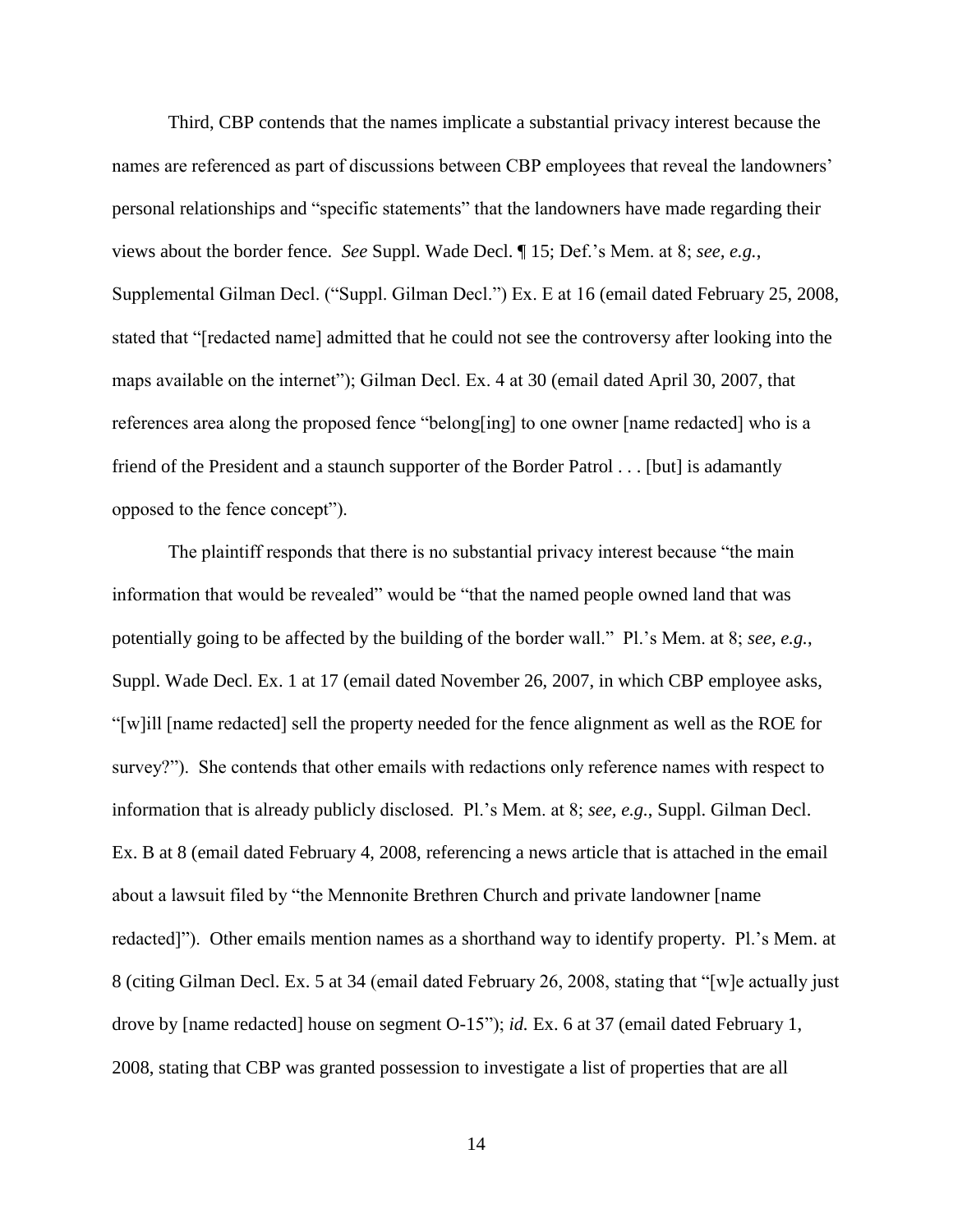identified by redacted names)); *see also* Suppl. Gilman Decl. Ex. E at 19 (email dated February 22, 2008, referring to "property owned by the [name redacted]").

The Court agrees with the CBP. Contrary to the plaintiff's claims, the information at issue here comprises more than just publicly available names and addresses. Notably, even if these names and addresses were publicly available, a finding of a substantial privacy interest would not be precluded. *See Am. Civil Liberties Union v. U.S. Dep't of Justice* ("*ACLU*"), 655 F.3d 1, 12 (D.C. Cir. 2011) (finding a minimal but "more than a de minimis" privacy interest in docket numbers and names of defendants when information was "already publicly available and readily accessible" and disclosure would "simply provide one more place in which a computerized search will find the same person's name and conviction"). In any event, the context in which these names appear in the CBP emails is not publicly accessible information, which creates a heightened privacy interest. Indeed, some of the names and addresses are part of discussions revealing, at least to a limited extent, the property owner's financial information, opinions, or the substance of their conversations with the CBP. *See* Suppl. Wade Decl. Ex. 1; *see also* Def.'s Mem. at 4, 8. *Cf. Columbia Riverkeeper v. Fed. Energy Regulatory Comm'n*, 650 F. Supp. 2d 1121, 1129 (D. Or. 2009) (finding that agency failed to establish sufficient privacy interest in mailing list of landowners on the path of proposed pipeline in part because "the names and addresses themselves [did not] reveal private decisions of those individuals" and agency had released names on similar lists in the past). In this case, because CBP has demonstrated that disclosure would create "a justified and articulable risk of media harassment" for all the landowners, *Judicial Watch, Inc.*, 875 F. Supp. 2d at 47, and that disclosure would reveal financial information, or opinions and views of some landowners, there is a more than *de minimis* privacy interest. As noted, the standard for demonstrating a substantial privacy interest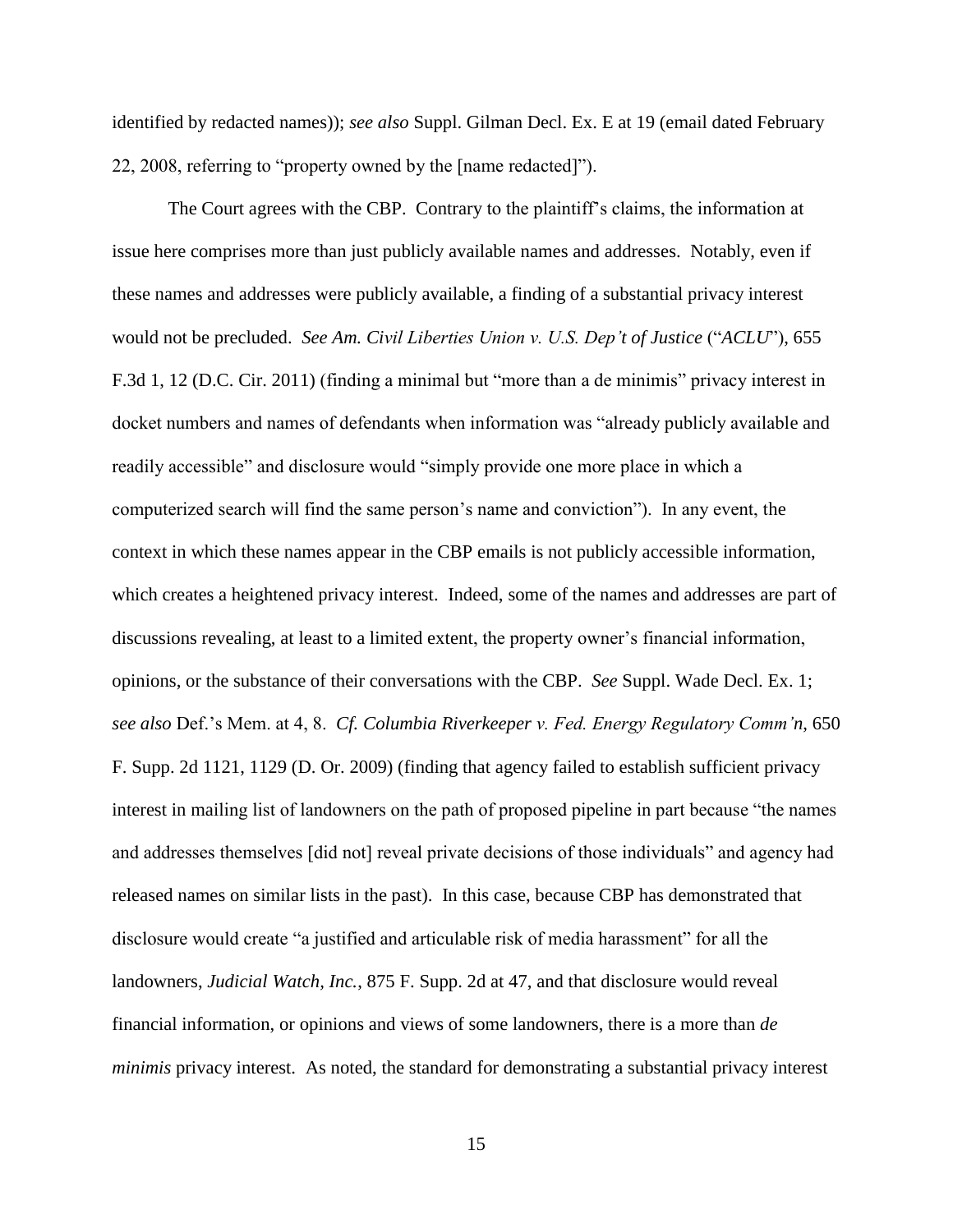is not a high one, *see Horner*, 879 F.2d at 874 (substantial privacy interest is anything greater than *de minimis*), and CBP has demonstrated that the privacy interest is more than *de minimis*.

# 2. *The Public Interest Outweighs The Private Interest*

"The public interest to be weighed against the privacy interest in this balancing test is 'the extent to which disclosure would serve the 'core purposes of the FOIA'" by "'contribut[ing] significantly to public understanding of the operations or activities of the government.'" *Norton*, 309 F.3d at 33–34 (citing *U.S. Dep't of Def. v. Fed. Labor Relations Authority* ("*Dep't of Def.*")*,* 510 U.S. 487, 495 (1994)). In making the requisite balancing analysis here, the Court finds that CBP has failed to demonstrate that the public interest outweighs the landowners' privacy interest.

The plaintiff claims that the public interest is "significant" because it will "help the public understand the actual dimensions and location of the wall" as well as "allow the public to analyze whether the government was treating property owners equally and fairly" or whether CBP built the wall in such a way that it disadvantaged "minority property owners." Pl.'s Mem. at 10–11; *see also* Pl.'s Reply at 6 ("[T]he public has a significant interest in understanding which properties were affected by the placement of the wall, and how those property owners were affected."). CBP responds that the public interest in the disclosure of landowner names and addresses is "sharply limited," Def.'s Mem. at 15, because "the names and contact information for these individuals does not shed light on CBP's operations or activities." Def.'s Mem. at 17. CBP adds that information on the personal impact of the wall on individual landowners' families is not a matter of public concern "but a personal issue unique to the particular landowner." Def.'s Reply at 9. Notwithstanding the fact that disclosure of the names the plaintiff seeks will, at least in some instances, reveal information about the landowners' personal opinions and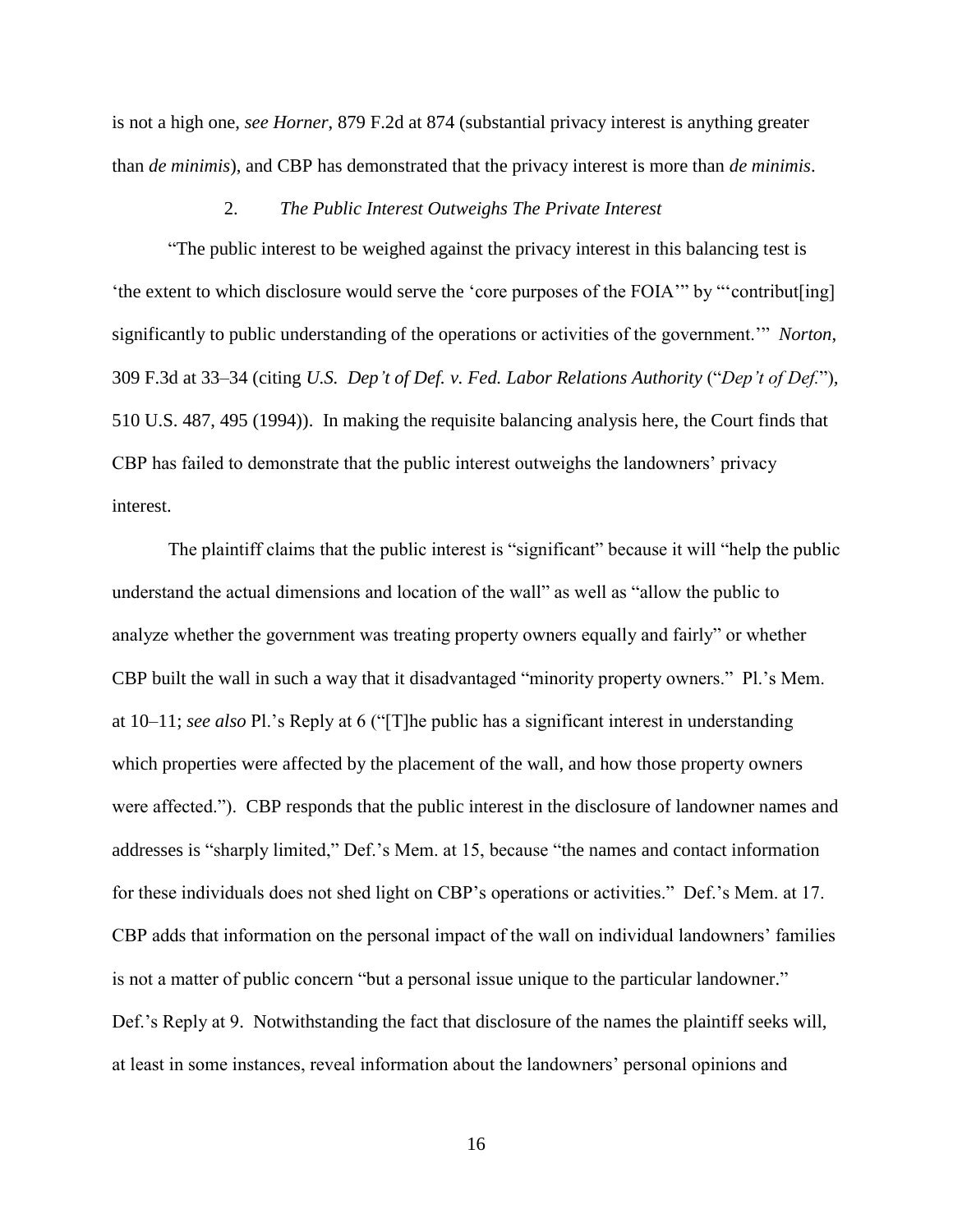negotiations with the government, the plaintiff is correct that, on balance, the public interest outweighs the landowners' privacy interest.

CBP fails adequately to consider the extent to which the release of the landowners' names in the aggregate will further public understanding. It cites several cases for support, all of which are inapposite. CBP relies on *U.S. Department of Justice v. Reporters Committee for Freedom of the Press*, 489 U.S. 749, 775 (1989), to support its contention that "[i]nformation that does not directly reveal the operation or activities of the federal government 'falls outside the ambit of the public interest that the FOIA was enacted to serve.'" Def.'s Mem. at 15–16. More precisely, the Supreme Court held that where the request sought only private information and would reveal no "official information" about a government agency, the invasion of privacy is" unwarranted. *Id.* at 780. *Reporters Comm. Freedom of the Press*, 489 U.S. at 780. Based upon this holding, CBP makes the unremarkable observation that "even a modest privacy interest outweighs nothing every time." Def.'s Mem. at 16 (citing *Horner*, 879 F.2d at 874–75). This holding does not, as CBP asserts, foreclose a request that indirectly reveals information about the operations of a government agency through the disclosure of private information. Contrary to CBP's argument, the public interest in this case is significant and does not amount to "nothing." *Id.*

The D.C. Circuit's decision in *ACLU*, 655 F.3d at 1, is particularly instructive. There, the Circuit considered the balancing of privacy and public interests under Exemption 7(C), but the ambit of Exemption 7(C) is relevant to this discussion. Exemption 7(C) is "somewhat broader" than Exemption 6, *Roth v. U.S. Dep't of Justice,* 642 F.3d 1161, 1173 (D.C. Cir. 2011) (quoting *Reporters Comm. Freedom of the Press,* 489 U.S. at 756), because, although the cognizable harm under both exemptions is an "unwarranted invasion of personal privacy," this harm must be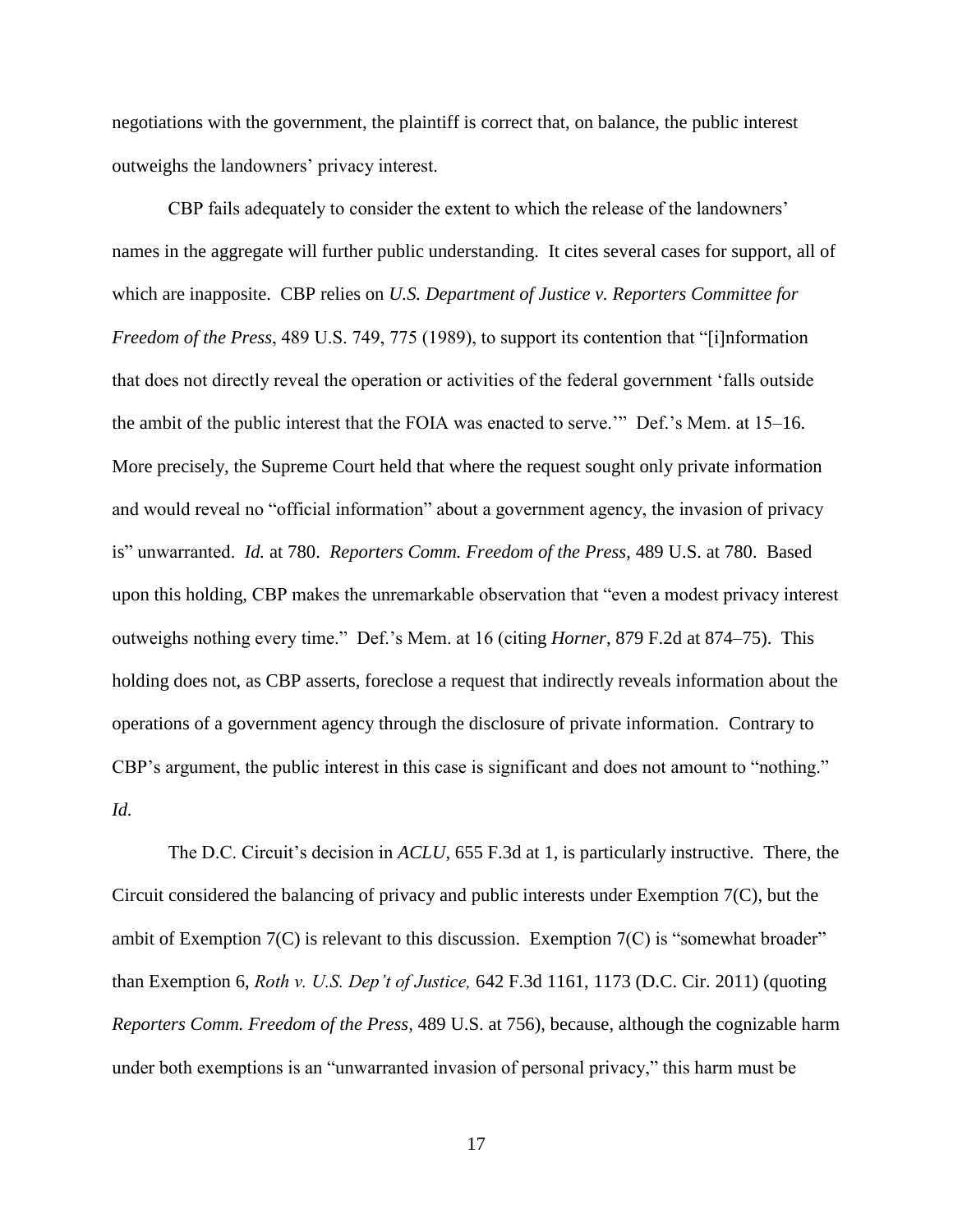"clear[ ]" under Exemption 6, yet it need only be "reasonably [] expected" under Exemption 7(C). *See* 5 U.S.C. §§ 552(b)(6), 552(b)(7)(C). Consequently, "'Exemption 7(C) is more protective of privacy than Exemption 6' and thus establishes a lower bar for withholding material." *ACLU*, 655 F.3d at 6 (citations omitted). In *ACLU*, an advocacy organization sought the disclosure of docket numbers and names of defendants who had been the targets of warrantless cell phone tracking. *Id.* at 12. The Circuit found that there was "more than a de minimis privacy interest," but not "much more" because the information was already "readily available to the public," which "reduces . . . the incursion on privacy resulting from disclosure." *Id.* at 9, 12. The agency argued that despite the minimal private interest, disclosure was not required because the case names and docket numbers "standing alone generate no public benefit." *Id.* at 15. The Court disagreed, holding that the public benefit was "significant" because the requested information could be used derivatively in order to "shed light on government conduct" on "a topic of considerable public interest." *Id.* at 12. The information, when compiled, would "inform [an] ongoing public policy discussion by shedding light on the scope and effectiveness of cell phone tracking as a law enforcement tool." *Id.* at 13. Even under the more stringent 7(C) privacy protection standard, the Circuit held that this public interest outweighed the minimal privacy interest of the publicly available information, and ordered disclosure of the withheld information. *Id.* at 16.

Similarly here, although the names and addresses of the land owners implicates a stronger privacy interest than in *ACLU* because the information reveals more than just publicly available information, see Part III.A.1., *supra*, there is great public benefit to learning the social impact of CBP's construction of the wall. Revealing the identities of landowners in the wall's planned construction site may shed light on, *inter alia*, the impact on indigenous communities, the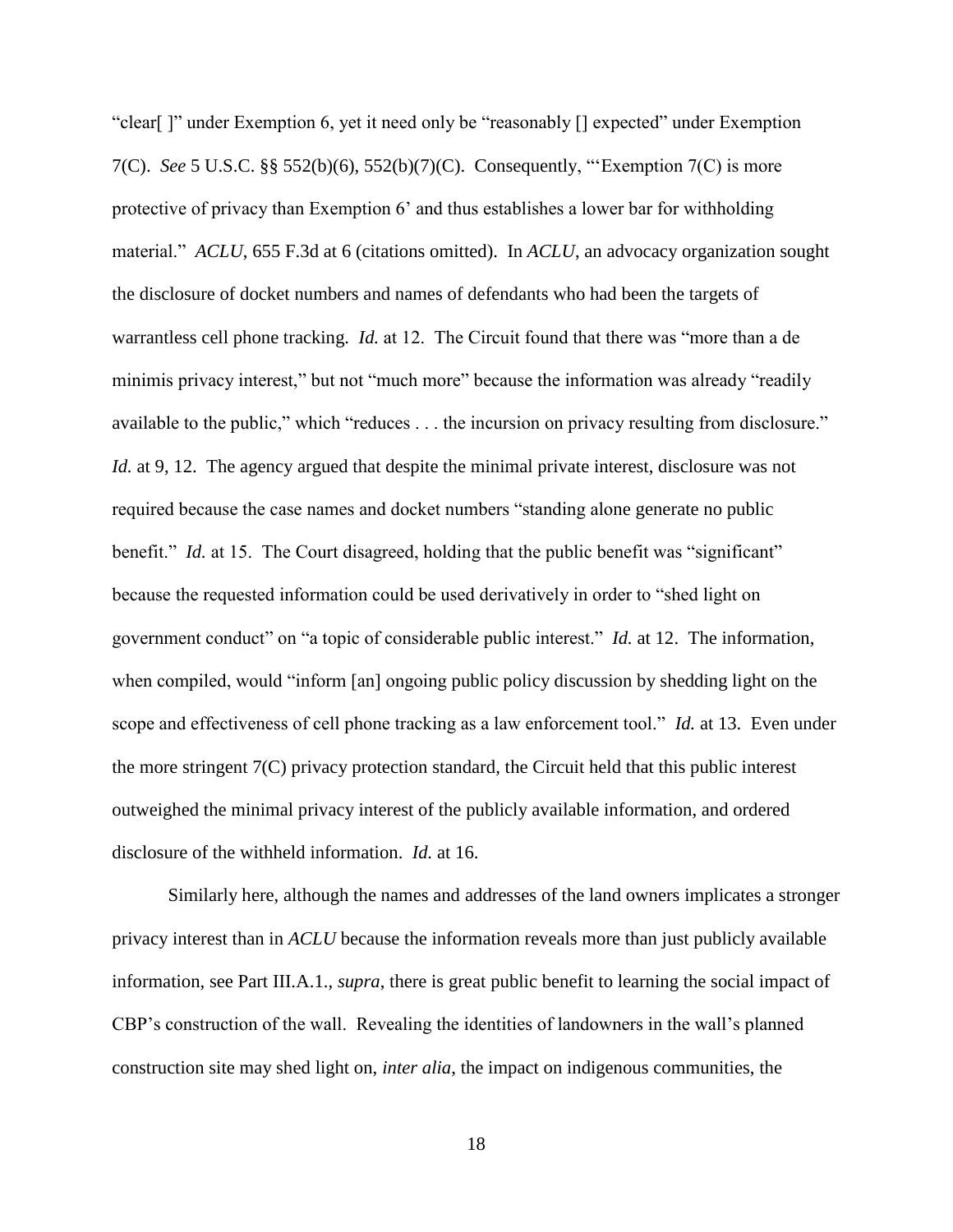disparate impact on lower-income minority communities, and the practices of private contractors. *See* Gilman Decl. ¶ 7. The information, after appropriate analysis, could reveal CBP's decisionmaking and conduct as it relates to the Texas-Mexico border wall planning and construction, thus it helps the public "learn something directly about the workings of the *Government.*" *Horner*, 879 F.2d at 879 (emphasis in original). Although the privacy interest in the requested information is not insubstantial, it does not outweigh the strong public interest in releasing the names and addresses.

"[W]ith regard to the applicability of Exemption 6 to names and home addresses, federal courts have differed in their conclusions when employing the private interest/public interest balancing test." *People for the Am. Way Found. v. Nat'l Park Serv.*, 503 F. Supp. 2d 284, 304– 05 (D.D.C. 2007). A survey of these cases shows that, on balance, when the disclosed information would "'she[d] light on an agency's performance of its statutory duties' or otherwise let citizens know 'what their government is up to,'" *Dep't of Def.,* 510 U.S. at 497 (citations omitted), disclosure is appropriate, even if the Court has recognized a significant privacy interest. In other words, even when a significant privacy interest is at stake, Exemption 6 "require[s] a balance tilted emphatically in favor of disclosure." *Stern*, 737 F.2d at 91; *see also News-Press v. U.S. Dep't of Homeland Sec.*, 489 F.3d 1173, 1198 (11th Cir. 2007) ("The federal courts, including this one, have therefore generally concluded that an agency's burden under Exemption 6 of showing that disclosure 'would constitute a clearly unwarranted invasion of personal privacy' is an onerous one.").

In considering disclosure of names and addresses of private citizens when such information is associated with citizens' financial information, such as receipt of government benefits, or the value of property and acreage, courts have scrutinized the precise public interest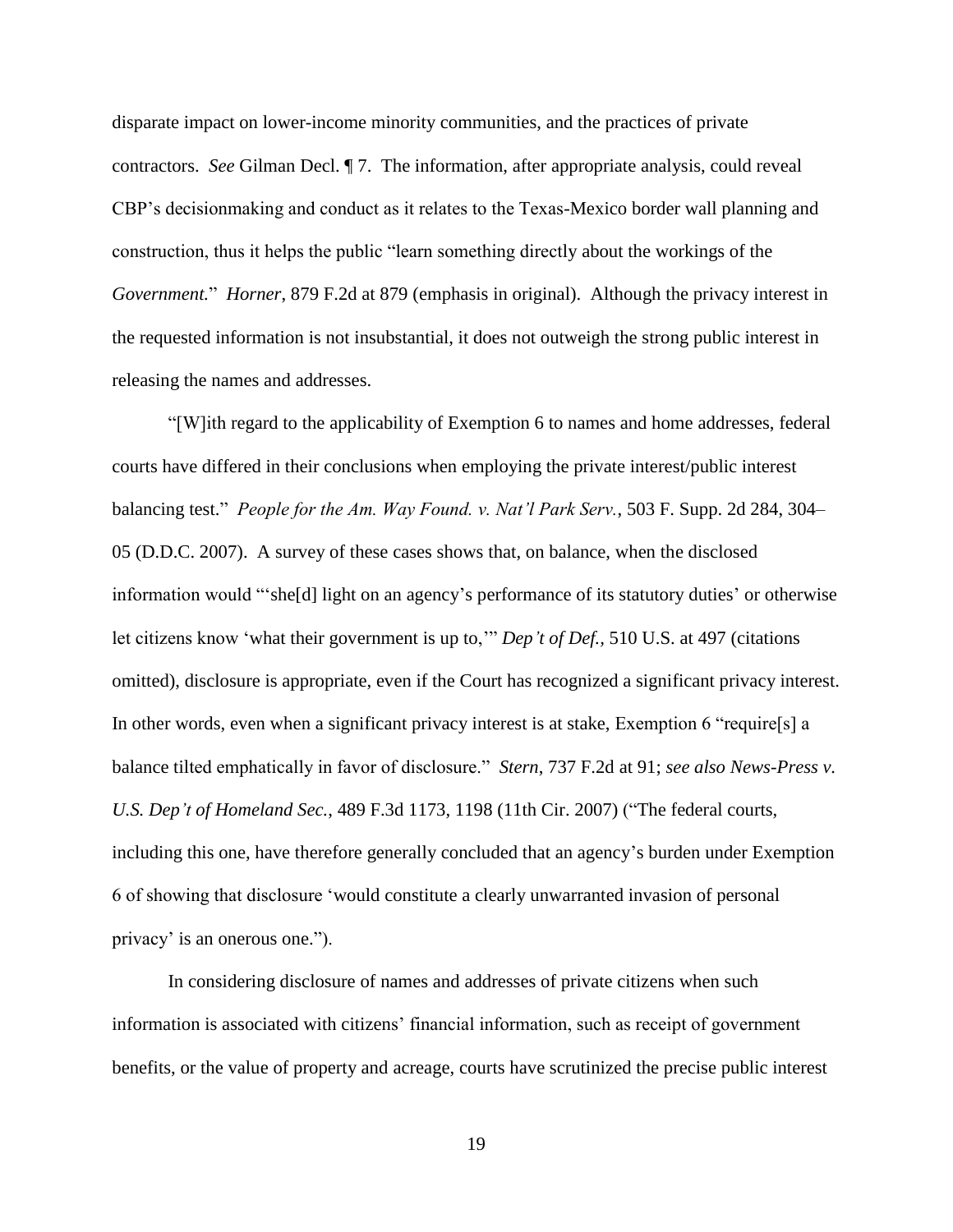in the information. Upon articulation by a requester of a legitimate public interest in disclosure of names and addresses, courts have required disclosure. *See Multi Ag Media LLC*, 515 F.3d at 1232–33 (holding that Farm Service Agency's database revealing field acreage and ownership of land was not properly withheld, even though there was a privacy interest in the financial information, because there was a strong public interest in enabling "the public [to] more easily determine whether USDA is" monitoring noncompliance); *News-Press*, 489 F.3d at 1196, 1205 (ordering disclosure of street addresses of recipients of FEMA aid because there was "a powerful public interest" in determining where FEMA distributed "billions of taxpayer dollars" that outweighed any privacy interest, but no disclosure of recipients' names because "the names [were] not necessary to determine the extent of fraud against FEMA"); *W. Watersheds Project v. Bureau of Land Mgmt.*, CV 09-482-CWD, 2010 WL 3735710, at \*10 (D. Idaho Sept. 13, 2010) (finding that name, address, email, phone number, and other details about grazing permittee's permit allotments constituted a "minimal," but "non-trivial privacy interest," which was ultimately outweighed by the public interest in determining whether permits were properly issued); *Columbia Riverkeeper*, 650 F. Supp. 2d at 1130 (holding that the public interest in disclosing mailing list of names and addresses of people on path of proposed pipeline outweighed any privacy interest in the information because disclosure would help public to oversee whether agency was complying with public notice mandate). By contrast, where courts have found no public interest in the release of the information whatsoever, Exemption 6 has been applied to withhold names and addresses associated with financial information. *See Consumers' Checkbook Ctr. for the Study of Servs.*, 554 F.3d at 1051 (finding a strong privacy interest "in the total payments [physicians] receive from Medicare for covered services" that prevented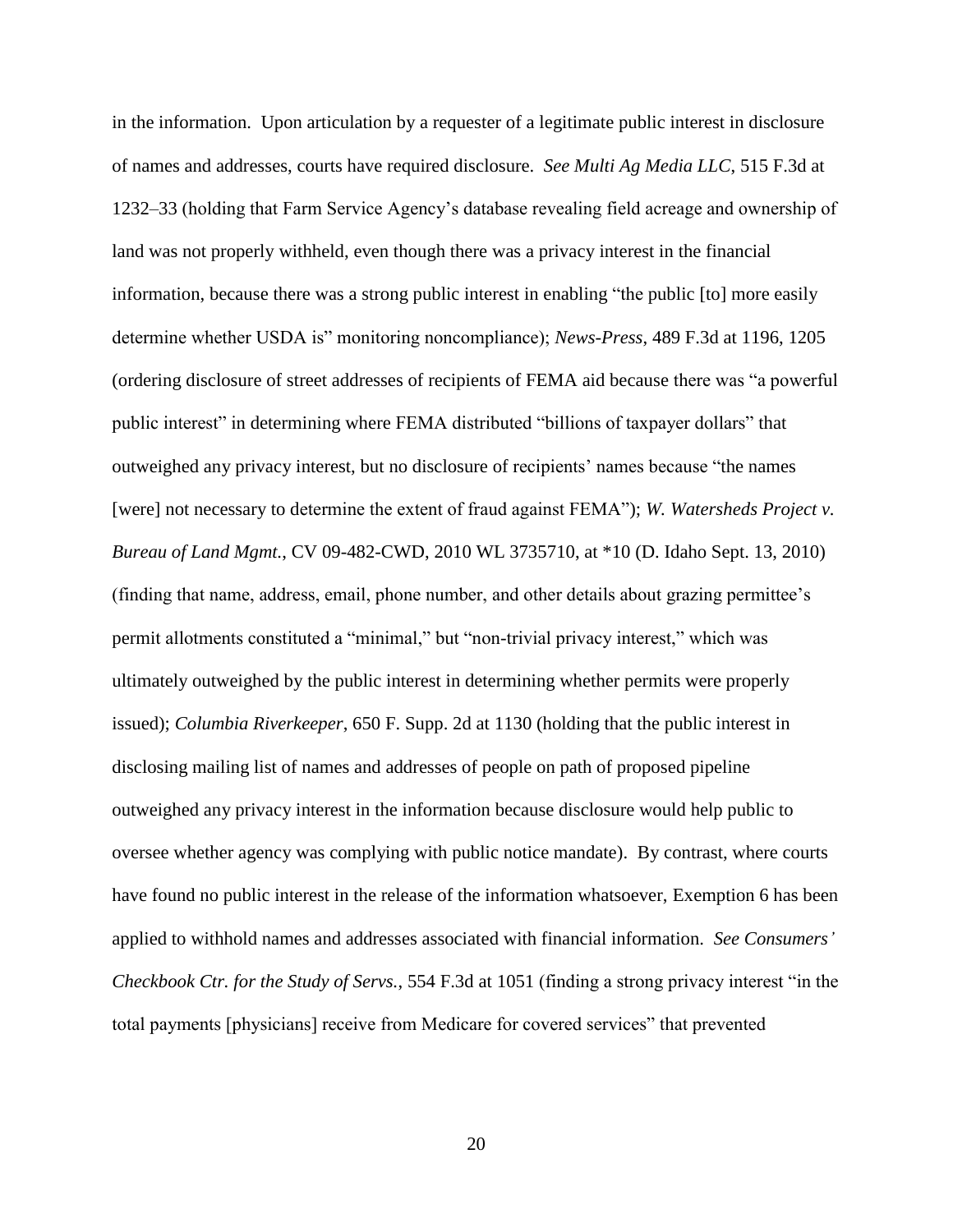disclosure only because revealing the physicians' names did "not serve *any* FOIA-related public interest") (emphasis added).

Some of the challenged emails here also reveal the views of private citizens. In analogous circumstances, courts have required the disclosure of names and addresses in connection with a private citizen's statements or views when the private citizen voluntarily relayed this information to the government and the requester identified a public interest. *See Elec. Frontier Found. v. Office of the Dir. of Nat'l Intelligence*, 639 F.3d 876, 887 (9th Cir. 2010) (holding that Exemption 6 did not cover names of corporate lobbyists petitioning the government on behalf of corporate clients because there "is a clear public interest in the public knowledge of the methods through which well-connected corporate lobbyists wield their influence"); *People for the Am. Way Found.*, 503 F. Supp. 2d at 305–06 (finding that agency improperly withheld under Exemption 6 names and addresses, phone numbers, and email addresses of citizens "who submitted unsolicited email comments . . . concerning the proposed change of the video display at the Lincoln Memorial" because there is little privacy interest in contact information when someone petitions the government and "the public interest in knowing who" convinced the agency "to change the video outweighs any privacy interest in one's name"); *Alliance for Wild Rockies v. U.S. Dep't of Interior*, 53 F. Supp. 2d 32, 37 (D.D.C. 1999) (holding that Exemption 6 did not cover withholding of names and addresses of rulemaking commenters because there was little privacy interest since information was voluntarily submitted and the "public has much to learn about defendants' rulemaking process" including whose comments "the defendants give greater weight" to). $4$ 

 $\overline{a}$ 

<sup>&</sup>lt;sup>4</sup> Consistent with CBP's observation that disclosure is not warranted when no public interest in the information is identified, courts have applied Exemption 6 to protect names and addresses associated with a citizen's views where they have found no public interest in the disclosure. *See, e.g.*, *Gov't Accountability Project v. U.S. Dep't of State*, 699 F. Supp. 2d 97, 106 (D.D.C. 2010) (finding that names and emails were properly withheld under Exemption 6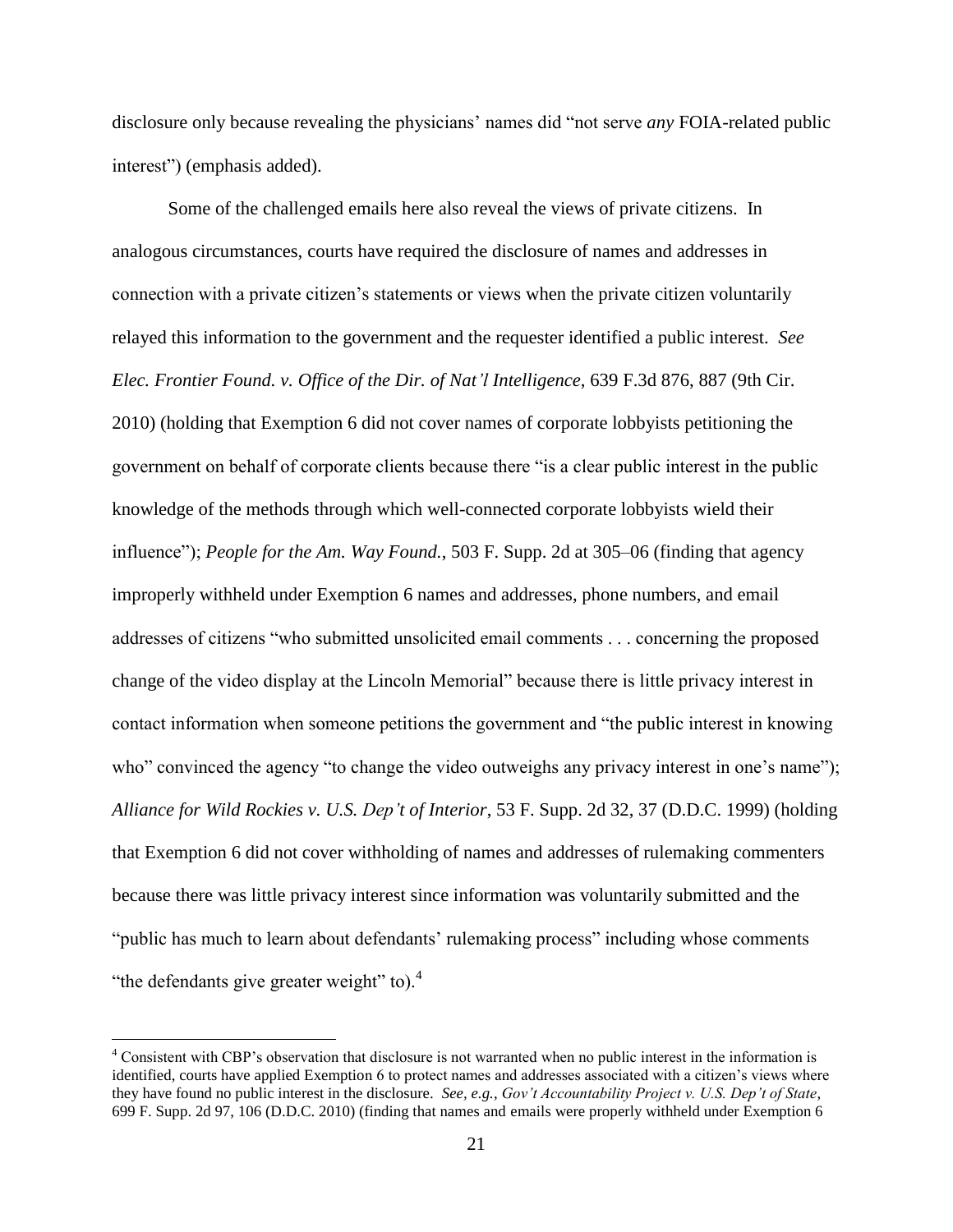The outcome of the D.C. Circuit cases the parties rely on only provides further support that disclosure here is appropriate. Both parties extensively discuss *Norton* and *Horner*, which reach opposite conclusions in their consideration of the balancing of the privacy and public interests at stake with the disclosure of names and addresses. *See* Def.'s Reply at 5–7, Pl.'s Reply at 2–3; *see also Horner*, 879 F.2d at 874–77; *Norton*, 309 F.3d at 30. In *Norton*, the U.S. Fish and Wildlife Service withheld the addresses of private landowners who had voluntarily reported pygmy owl sightings due to a fear that "lawless birdwatchers" would trespass on the landowners' properties. *Norton*, 309 F.3d at 30, 34. Although the requester only sought the addresses of the landowners, *id.* at 30, the D.C. Circuit still found a substantial privacy interest in the information because knowledge of an individual address was "only a step from being able to identify from state records the name of the individual property owner," *id.* at 35. Nevertheless, the Court held that this privacy interest was insufficient to overcome the significant public interest in reviewing the agency's use of the information to designate areas as a "critical habitat" under the Endangered Species Act. *Id.* at 36.

CBP responds by arguing that the facts at issue are closer to *Horner*, where the D.C. Circuit found that the Office of Personnel Management properly withheld a list of names and addresses of retired or disabled federal employees. *Horner*, 879 F.2d at 879–80. The Circuit recognized that there was a "modest personal privacy interest" that weighed against revealing the

 $\overline{a}$ 

where there was a "clear privacy interest" in avoiding disclosure of emails and such disclosure would serve no public purpose); *Voinche v. F.B.I.*, 940 F. Supp. 323, 330 (D.D.C. 1996) *aff'd*, No. 96-5304, 1997 WL 411685 (D.C. Cir. June 19, 1997) (finding that Exemption 6 protects from disclosure names of "private citizens who wrote to government officials" because there was "no reason to believe that the public will obtain a better understanding of the workings of various agencies by learning the[ir] identities"); *Prudential Locations LLC v. U.S. Dep't of Hous. & Urban Dev.*, 739 F.3d 424, 426, 434 (9th Cir. 2013) (per curiam) (finding that agency properly withheld names of people who reported illegal activity because the privacy interest was great and the plaintiff presented no evidence that disclosure of the names would shed light on agency's investigations or activities); *Lakin Law Firm, P.C. v. FTC*, 352 F.3d 1122, 1125 (7th Cir. 2003) (holding that names of people who complained to agency of billing scams were properly withheld under Exemption 6 even though they submitted complaints via website that warned that comments could be publicly disclosed because the information would reveal nothing about agency workings and there was no public interest).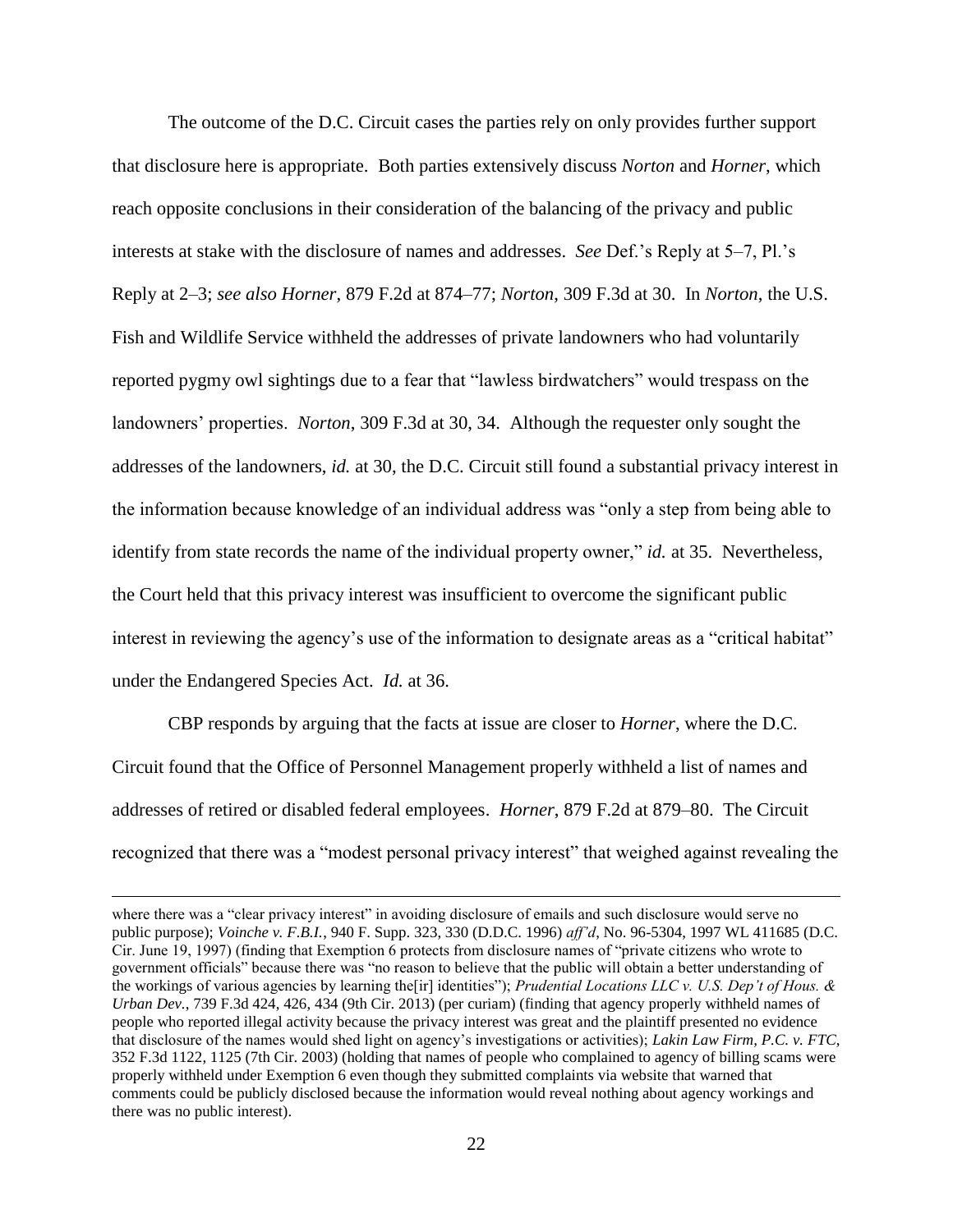names only because there was "*no* public interest" in disclosure where the only stated public benefit was "inform[ing] the public . . . where its money is going." *Id*. at 879 (emphasis added). The Circuit found that this public interest is insufficient because it "say[s] nothing of significance" about the inner workings of the government. *Id.*

*Horner* and *Norton* are consistent with the cases discussed above. While there was no public benefit found in *Horner*, the *Norton* court identified a strong public interest, which warranted the intrusion into the privacy interest identified and compelled the Circuit to order disclosure. The sum of these cases establish that where the requester has articulated a legitimate public interest in the information, courts have ordered disclosure of names and addresses, even if such information is associated with financial information, views held by the landowner, or would risk unwanted contact.

Similarly here, as noted, the public interest in learning how CBP negotiated with private citizens regarding the planning and construction of the border wall is significant. This public interest outweighs the privacy interest in landowners' names and addresses in CBP emails. Accordingly, for the reasons set forth above, the Court holds that the public interest in disclosing the names and addresses of landowners outweighs the implicated privacy interest and CBP's withholding of the information under Exemption 6 is improper.

## **B. FOIA Exemption 7(E)**

CBP has withheld under exemption 7(E) information relating to its assessment of the need for fencing. Exemption 7(E) covers "records or information compiled for law enforcement purposes" that "would disclose techniques and procedures for law enforcement investigations or prosecutions, or would disclose guidelines for law enforcement investigations or prosecutions if such disclosure could reasonably be expected to risk circumvention of the law." 5 U.S.C. §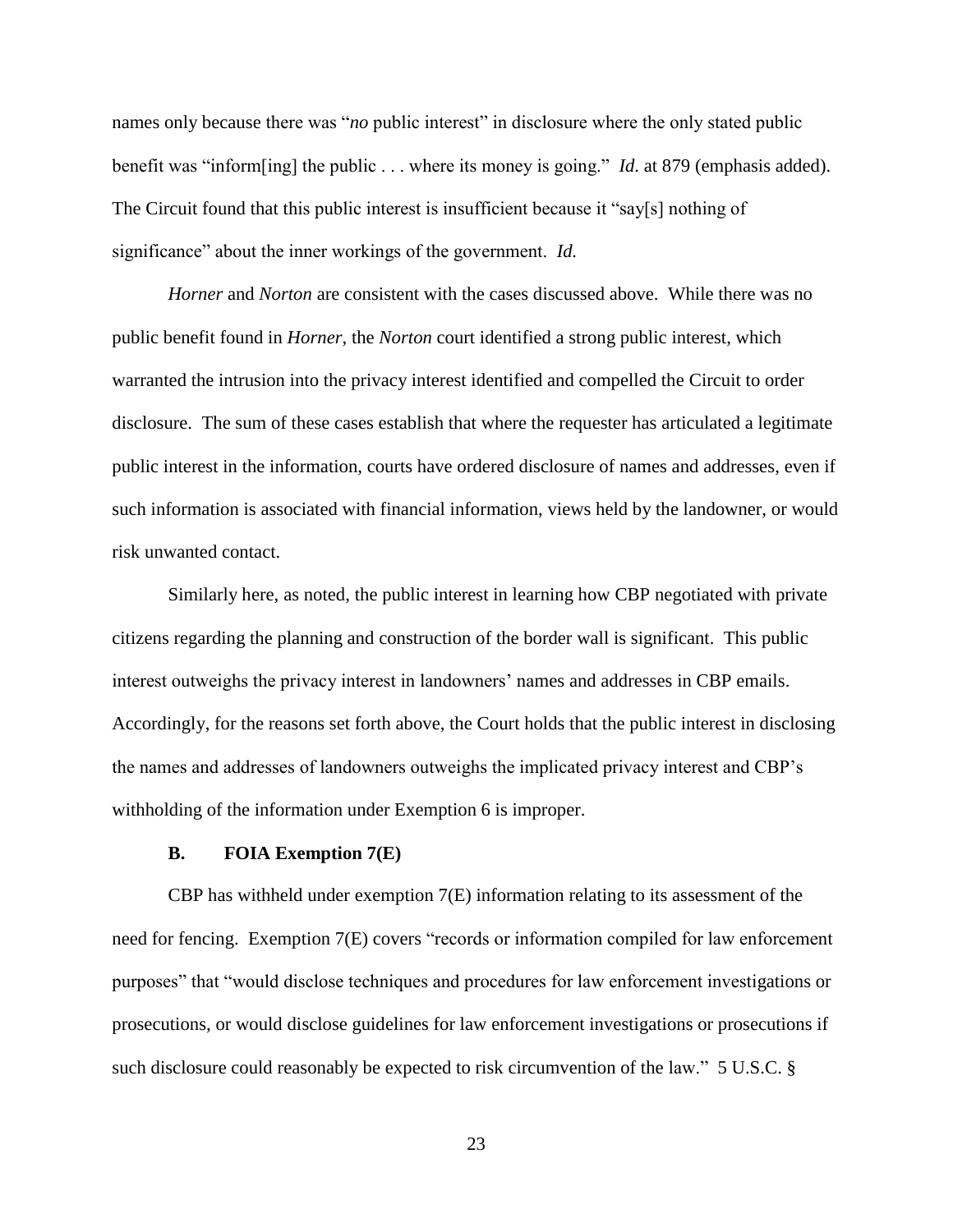552(b)(7)(E). The "requirement that disclosure risk circumvention of the law 'sets a relatively low bar for the agency to justify withholding.'" *See Pub. Employees for Envtl. Responsibility v. U.S. Section, Int'l Boundary & Water Comm'n, U.S.-Mexico*, 740 F.3d 195, 204–05 (D.C. Cir. 2014) (quoting *Blackwell v. FBI,* 646 F.3d 37, 42 (D.C. Cir. 2011)). The agency "must demonstrate only that release of a document might increase the risk 'that a law will be violated or that past violators will escape legal consequences.'" *Id.* at 205 (quoting *Mayer Brown LLP v. IRS* ("*Mayer Brown*")*,* 562 F.3d 1190, 1193 (D.C. Cir. 2009)). "Rather than requiring a highly specific burden of showing how the law will be circumvented, exemption 7(E) only requires that the [agency] demonstrate logically how the release of the requested information might create a risk of circumvention of the law." *Blackwell*, 646 F.3d at 42 (quoting *Mayer Brown*, 562 F.3d at 1194 (internal quotation marks and alterations omitted)).

The plaintiff challenges the CBP's withholdings under exemption 7(E) on three grounds. First, the plaintiff argues that the records are not "compiled for law enforcement purposes," 5 U.S.C. §552(b)(7), because they do not relate to an enforcement proceeding. Pl.'s Mem. at 20. The Court disagrees. As the D.C. Circuit recently pointed out, "Law enforcement entails more than just investigating and prosecuting individuals *after* a violation of the law . . . the ordinary understanding of law enforcement includes . . . proactive steps designed to prevent criminal activity and to maintain security.'" *See Pub. Empls. for Envtl. Responsibility*, 740 F.3d at 203 (citing *Milner,* 131 S.Ct. at 1272 (Alito, J., concurring)). This Circuit has long employed a twopart test, first set forth in *Pratt v. Webster*, 673 F.2d 408 (D.C. Cir. 1982), to determine whether records are law enforcement records. *Id.* A record is used for law enforcement where: "the investigatory activity that gave rise to the documents is 'related to the enforcement of federal laws,' and there is a rational nexus between the investigation at issue and the agency's law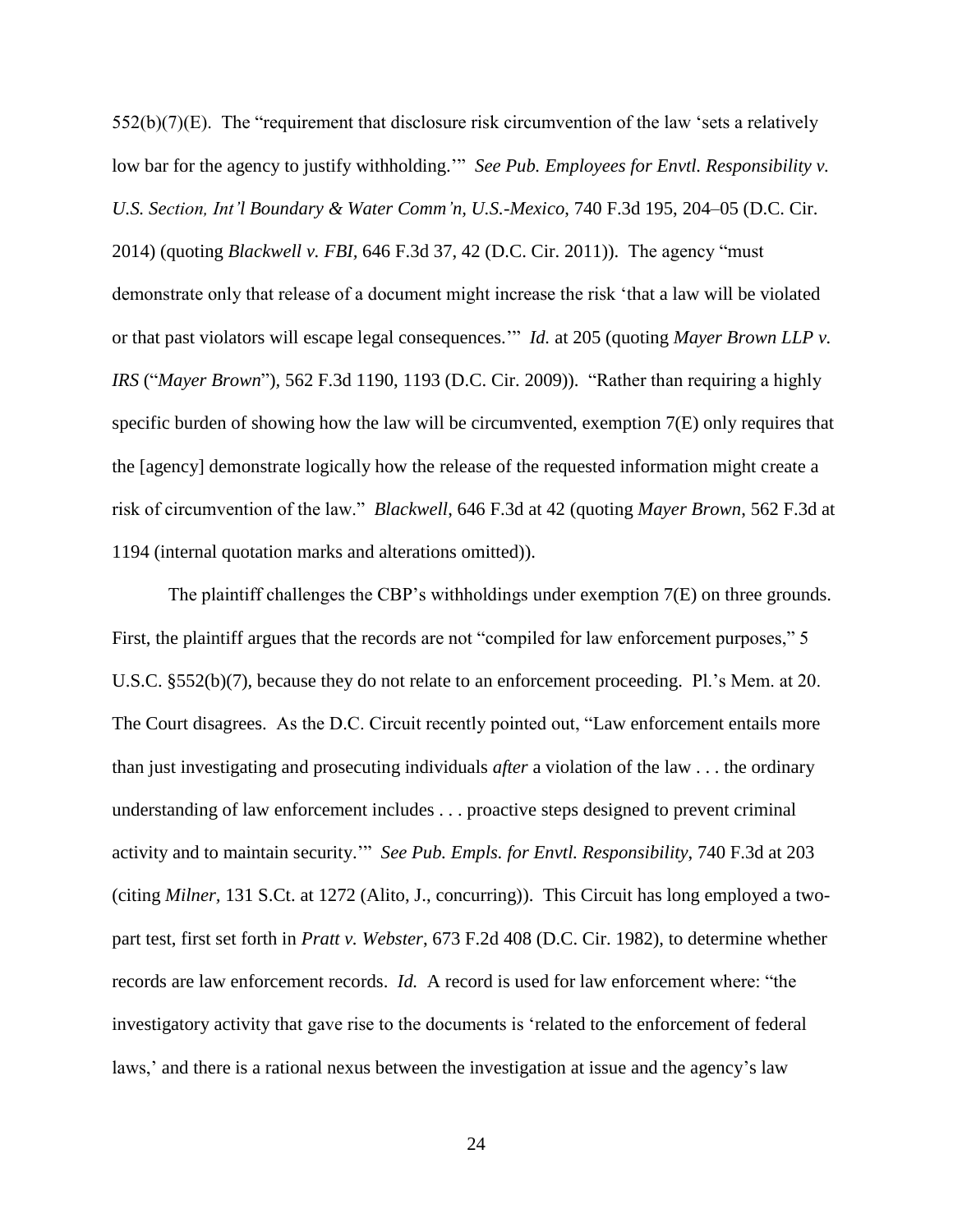enforcement duties." *Tax Analysts v. IRS*, 294 F.3d 71, 78 (D.C. Cir. 2002) (citing *Pratt*, 673 F.2d at 420–21). Moreover, courts are "more deferential to the agency's claimed purpose for the particular records" where "the agency's principal function is law enforcement." *Pub-Employees for Envtl. Responsibility*, 740 F.3d at 203 (quoting *Tax Analysts*, 294 F.3d at 77).

Here, CBP is indisputably a law enforcement agency and is entitled to deference in its determination that the records were compiled for a law enforcement purpose. CBP contends that the challenged redactions relate to its "risk and vulnerabilities assessment of illicit cross-border activity in order to assess fencing needs," which includes information such as "terrain, floodplain, waterways . . . migration patterns," as well as "areas that are difficult for Border Patrol to access" and "areas patrolled by fewer agents, and urban areas where illegal traffic has a greater chance of blending in quickly without being apprehended." Wade Decl. ¶ 15. This information "inform[s CBP's] decisions relating to fence placement." Suppl. Wade Decl. ¶ 18. Furthermore, some emails "contain references to specific Border Patrol Station 'border zones,'" which are designations used internally for assignment coverage, and knowledge of these border zones could be used to parse law enforcement radio discussions referencing them. Wade Decl. ¶ 15. CBP contends that "release of this information would essentially provide a 'roadmap' to those attempting to cross the border." Wade Decl. ¶ 15.

CBP's declarations sufficiently demonstrate that the redacted information is related to the enforcement of federal laws, as the assessment of border vulnerabilities is directly related to the potential violation of federal immigration laws and the CBP's duty to deter illegal immigration and to apprehend illegal immigrants. *See Tax Analysts*, 294 F.3d at 78. Thus, the CBP has demonstrated that the records were created for a law enforcement purpose.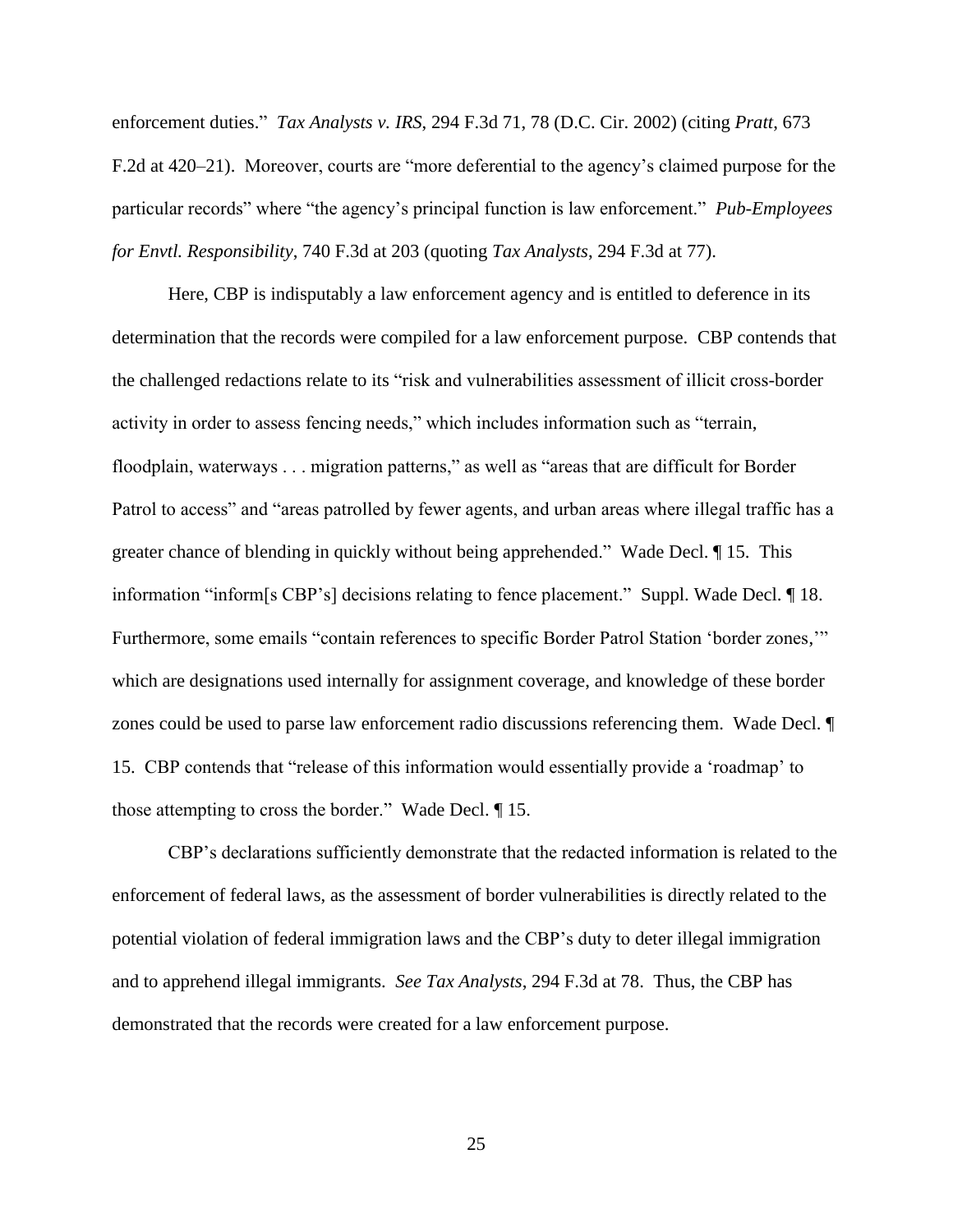Second, the plaintiff asserts that Exemption 7(E) does not apply because the CBP has not shown that the challenged emails qualify as "techniques, procedures, or guidelines." Pl.'s Mem. at 19 (citing Wade Decl. ¶ 15). According to the plaintiff, the challenged emails "contain 'assessments of the operational need for fencing,' not information relating to investigations or prosecutions." *Id.* The plaintiff's interpretation of the statutory language is overly restrictive. The D.C. Circuit has held that "an agency may seek to block the disclosure of internal agency materials relating to guidelines, techniques, sources, and procedures for law enforcement investigations and prosecutions, even when the materials have not been compiled in the course of a specific investigation." *Tax Analysts*, 294 F.3d at 79. Even if withheld documents "are not 'how-to' manuals for law-breakers, the exemption is broader than that." *See Mayer Brown*, 562 F.3d at 1192–93. "Information that relates to law enforcement techniques, policies, and procedures is properly withheld under this exemption." *Showing Animals Respect & Kindness v. U.S. Dep't of Interior*, 730 F. Supp. 2d 180, 199 (D.D.C. 2010) (citing *Boyd v. Bureau of Alcohol, Tobacco, Firearms, and Explosives,* 570 F. Supp. 2d 156, 158 (D.D.C. 2008)).

In *Mayer Brown*, the D.C. Circuit held that records relating to "settlement strategies and objectives, assessments of litigating hazards, [and] acceptable ranges of percentages for settlement" were exempt under 7(E) because, although not a "blueprint for tax shelter schemes, it could encourage decisions to violate the law or evade punishment." *Mayer Brown*, 562 F.3d at 1192–93 (citing *Mayer Brown LLP v. IRS,* No. 04–2187, slip op. at 3 (D.D.C. Nov. 28, 2006)). Here, although the information in the challenged records are not styled as formal guidelines or procedures for CBP officials, the records refer to information, including how CBP officials assess vulnerable areas along the border, that could be used to "encourage decisions to violate the law or evade punishment." *Id*. at 1193; *see also Showing Animals Respect & Kindness*, 730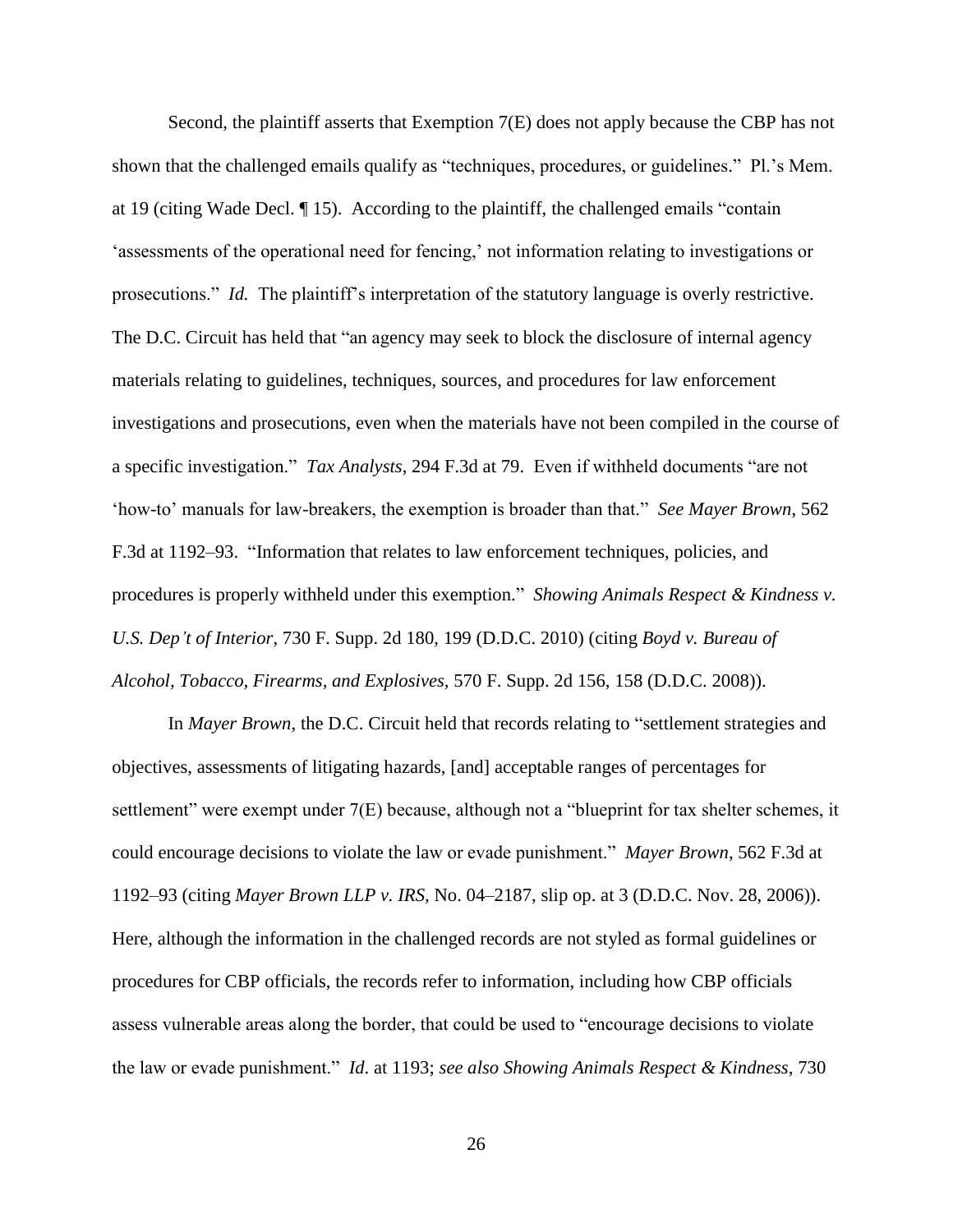F. Supp. 2d at 199–200 (finding that files revealing "specific details of surveillance techniques, including equipment used and location and timing of use," was exempt under 7(E) because it "could compromise [the agency's] ability to conduct future investigations"); *Strunk v. U.S. Dep't of State*, 905 F. Supp. 2d 142, 148 (D.D.C. 2012) (concluding that release of computer screen transaction codes, computer transaction codes and computer function codes, although "not themselves techniques and procedures for law enforcement investigations or prosecutions" are exempt under 7(E) because it "could reasonably be expected to risk circumvention of the law" (internal quotation marks omitted)). Accordingly, while the emails in question do not reveal formal guidelines, CBP has demonstrated that the information contained in the emails could be used in the same manner as a "technique, procedure, or guideline."

Finally, the plaintiff claims that CBP has not "logically shown that release of the records could be reasonably expected to risk circumvention of the law." Pl.'s Mem. at 19. $^5$  In the plaintiff's view, details "such as terrain and geographic location are identifiable by sight," and therefore the challenged records will not add to criminals' knowledge of the conditions along the border wall. *Id.* at 19–20. The plaintiff argues further that since "Border Patrol operations may have changed" since the emails were drafted, Pl.'s Mem. at 20, the information no longer "provide[s] a roadmap of where it would *currently* be best to cross the border," and, thus, does not risk circumvention of the law. Pl.'s Reply at 11. The Court disagrees.

<sup>&</sup>lt;sup>5</sup> "[C]ourts have disagreed over whether" the qualifying clause requiring that disclosure "reasonably be expected to risk circumvention of the law," 5 U.S.C. § 552(b)(7)(E), applies to "techniques and procedures for law enforcement investigations or prosecutions." *Pub. Empls*. *for Envtl. Responsibility*, 740 F.3d at 205 n.4. This Circuit has applied the qualifying clause to "techniques and procedures," *id.* (citing *Blackwell,* 646 F.3d at 41–42), but "given the low bar posed by the 'risk circumvention of the law' requirement, it is not clear that the difference matters much in practice." *Id.* CBP argues that the final clause does not apply to "techniques and procedures," and that the exemption thus "afford[s] 'categorical protection'" for techniques and procedures. *See* Def.'s Mem. at 20 (citing *Smith v. Bureau of Alcohol, Tobacco and Firearms*, 977 F. Supp. 496, 501 (D.D.C. 1997)). As discussed below, CBP has demonstrated through its declarations that disclosure "could reasonably be expected to risk circumvention of the law." Thus the exemption is applicable in any event and the Court need not decide the scope of the qualifying clause of Exemption 7(E).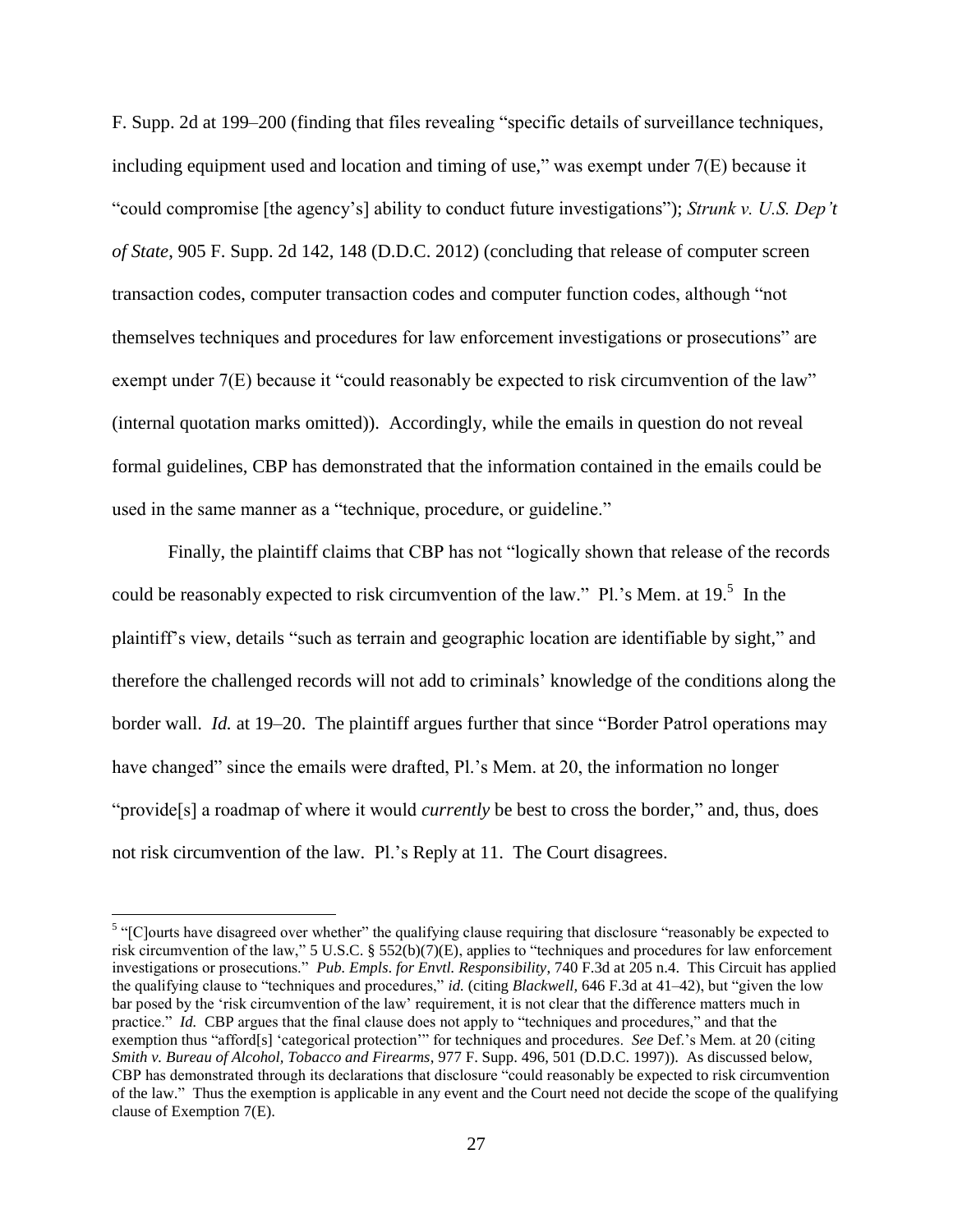Although some geological factors may be readily identifiable by sight or through publicly available information, CBP has also attested that the emails reveal "areas that are difficult for Border Patrol to access" and "areas patrolled by fewer agents." Wade Decl. ¶ 15. Such information discloses the CBP's operations and vulnerabilities, which are not readily-accessible public information, the disclosure of which could risk appropriation to circumvent the law. *See Showing Animals Respect & Kindness*, 730 F. Supp. 2d at 200 (finding that documents detailing surveillance techniques logically risked circumvention of the law because, "although trespassers and poachers . . . likely know that they are subject to surveillance, the details of the surveillance techniques are unknown to them"); *Blanton v. U.S. Dep't of Justice*, 63 F. Supp. 2d 35, 49–50 (D.D.C. 1999) (holding that Exemption 7(E) applies to documents revealing FBI polygraph techniques because although general information on the polygraph test is "often depicted and discussed," the "specific methods employed by the FBI" are not generally known). Moreover, the discussion of publicly available information, itself, reveals what information CBP considers when analyzing its vulnerabilities at the border, and this analysis, itself, is not publicly known and may risk circumvention of the law. *See Blackwell*, 646 F.3d at 42 (manner in which FBI data is "searched, organized, and reported to the FBI is an internal technique, not known to the public" therefore is subject to exemption  $7(E)$ ). Although the plaintiff claims that vulnerabilities at the border may have changed since the emails were drafted, making this information ineffectual, the plaintiff has put forth no evidence to prove that the information is no longer current and lacks all value to would-be violators. *See* Pl.'s Mem. at 20; Pl.'s Reply at 11. Here, CBP has submitted two declarations declaring that release of this information would aid those attempting to cross the border as well as "smugglers and criminal elements" in their determination of CBP's vulnerabilities along the border. *See* Wade Decl. ¶ 15; Suppl. Wade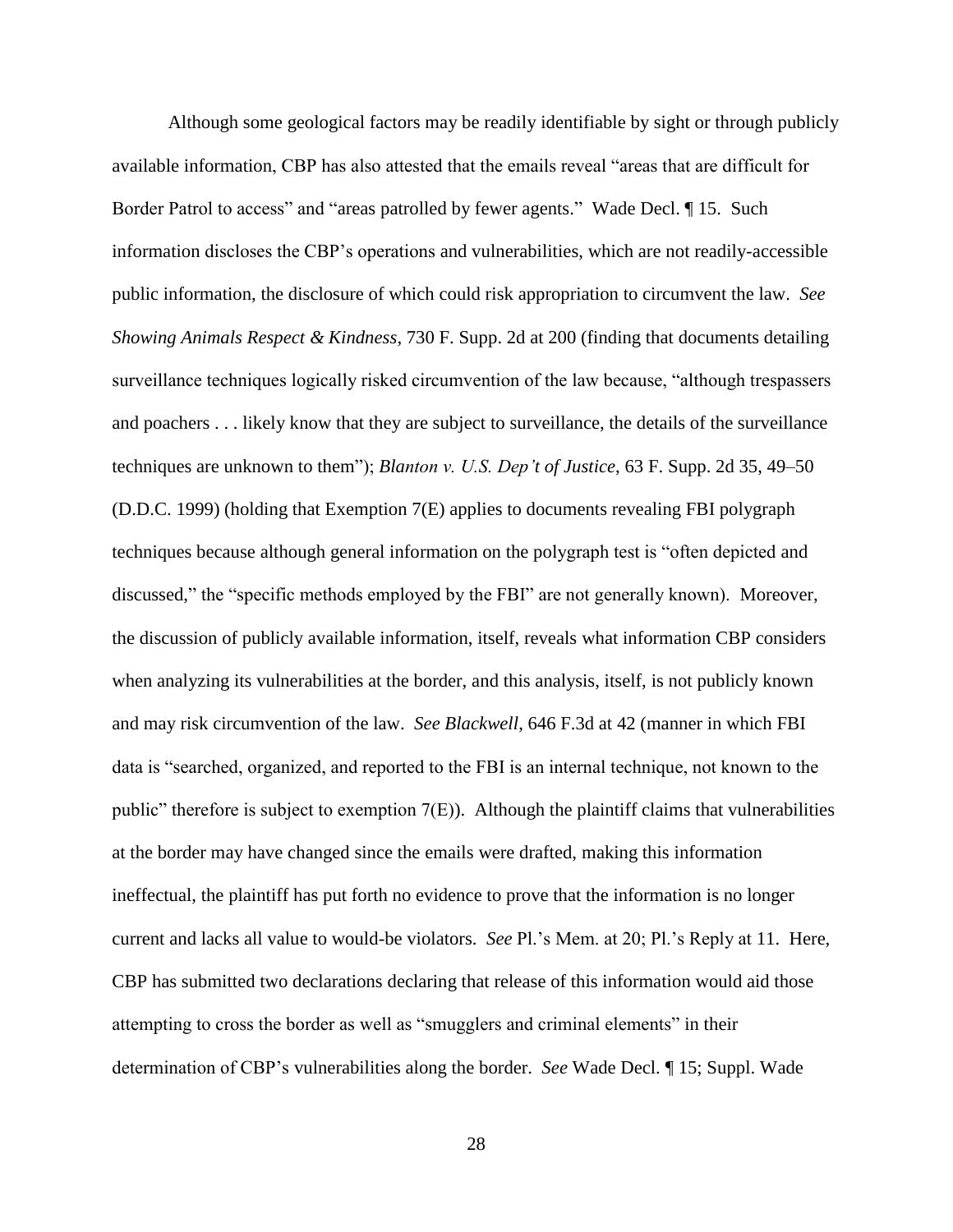Decl. ¶ 18. In FOIA cases, agency declarations are viewed with "a presumption of good faith," *Ground Saucer Watch v. CIA*, 692 F.2d 770, 771 (D.C. Cir. 1981), and since the plaintiff has presented no counter-evidence and no evidence of the agency's bad faith in its declarations, the Court finds that CBP has shown that the challenged withholding under Exemption 7(E) would risk circumvention of the law. *Id.*

The plaintiff has failed to present sufficient evidence contradicting the CBP's contention that the redacted information falls under Exemption 7(E) as techniques or procedures that are reasonably shown to risk circumvention of the law. Accordingly, the Court finds that CBP has shown that the challenged withholdings detailing the operational need to determine fencing are appropriately withheld under FOIA exemption 7(E).

#### **C. Email Attachments**

The plaintiff and CBP dispute whether CBP is improperly withholding the attachments to responsive emails pursuant to the parties' agreement to limit the scope of CBP's production of emails. The crux of the parties' dispute is the interpretation of the language of their joint status report, which embodies the parties' agreement on the scope of the agency's obligations in fulfilling the plaintiff's FOIA request. *See generally* 7/23/09 JSR. As described below, the plain meaning of the parties' joint status report and the language of this Court's order ratifying the parties' agreement make it apparent that CBP was only obliged to produce to the plaintiff the same records that CBP produced in the *CREW* litigation.

The parties fundamentally disagree over the terms of the agreement governing the CBP's production of records to the plaintiff. The parties submitted a joint status report to the Court advising that:

[I]n the interest of expediting the release of emails to Plaintiff, CBP may satisfy Plaintiff's FOIA request with respect to the processing of emails by providing to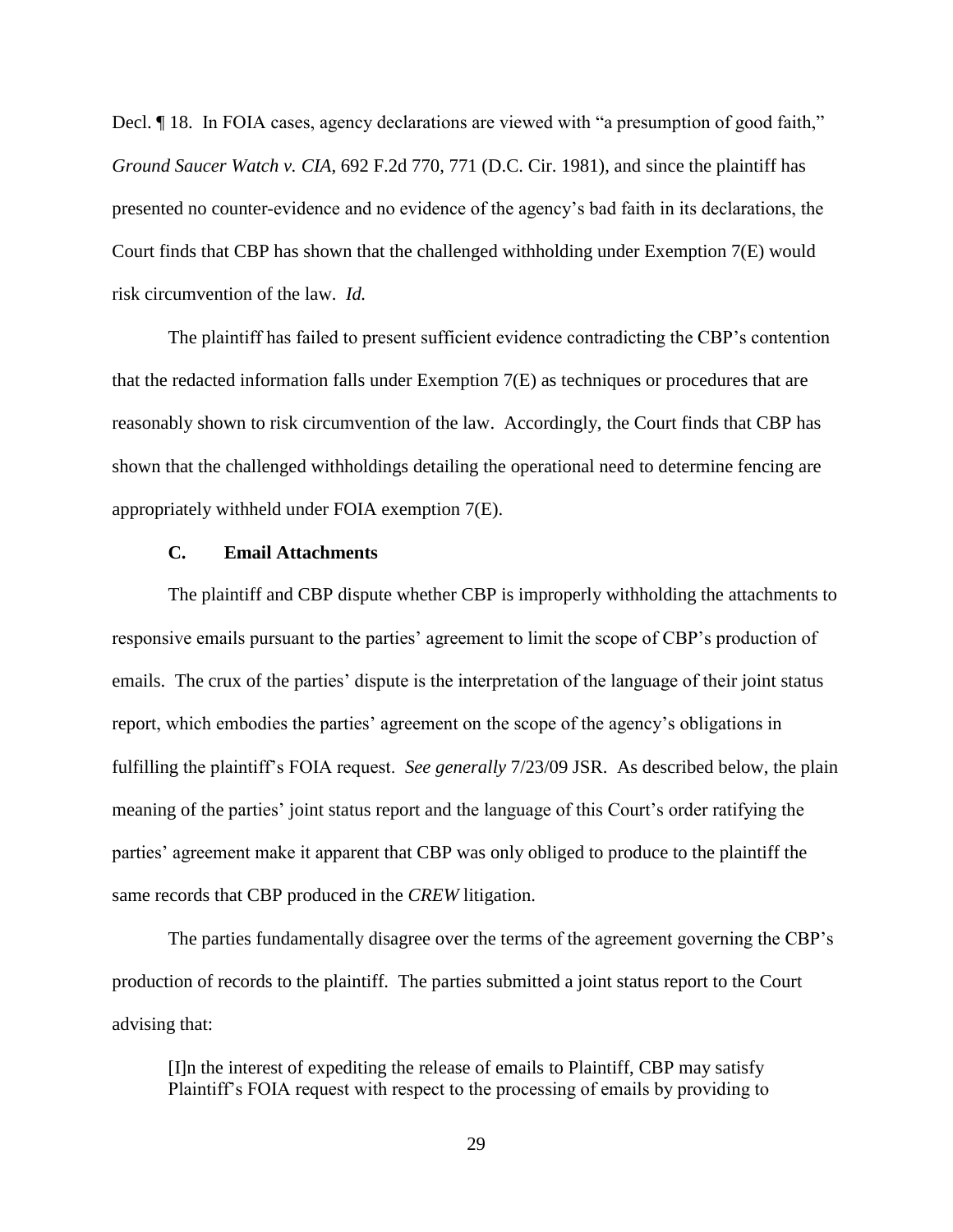Plaintiff the emails *as released* in *CREW v. DHS* pursuant to the search described in the Joint Status Report and Proposed Disclosure Schedule . . . in that case as follows: (1) by providing Plaintiff, within 30 days of the entry of the accompanying order, all emails already released in *CREW v. DHS* and (2) going forward, by providing Plaintiff further emails as they are released on a rolling basis in that case.

7/23/09 JSR at 3 (emphasis added). The Court entered a Scheduling Order effectuating this agreement based on the proposed order submitted by the parties with their joint status report. *See* Proposed Order ¶ 2, ECF No. 6-1; 7/27/09 Sched. Order ¶ 2; Def.'s Reply at 21 n.6. The Order required CBP to, *inter alia*, "release to Plaintiff all email records already released in [*CREW*], and, going forward, CBP will release to Plaintiff on a rolling basis all email records released in *CREW v. DHS*, on the same schedule as they are released in that case." *See* 7/27/09 Sched. Order ¶ 2.

Both parties construe the phrase "as released" in the joint status report to impose different requirements on CBP with respect to the production of records. CBP contends that this wording limits the scope of the plaintiff's FOIA request and reflects the parties' agreement that CBP would only produce to the plaintiff the documents that were "actually released in *CREW* and nothing else" and that "any email related records not released in *CREW* because the parties in *CREW* did not consider them to be responsive were . . . not responsive to Plaintiff's FOIA request." *See* Def.'s Reply at 23. Thus, CBP contends that it satisfied its FOIA obligation to the plaintiff by "undertak[ing] the administrative act of forwarding emails released in *CREW* to Plaintiff." Def.'s Reply at 21.

The plaintiff responds that CBP's agreement to produce documents "as released" in CREW refers merely to the timing of the release of the records. Pl.'s Mem. at 22. The plaintiff asserts that under the agreement, CBP agreed to release the documents to the plaintiff according to the scheduled release of documents in *CREW*. *Id.* The plaintiff further explains that the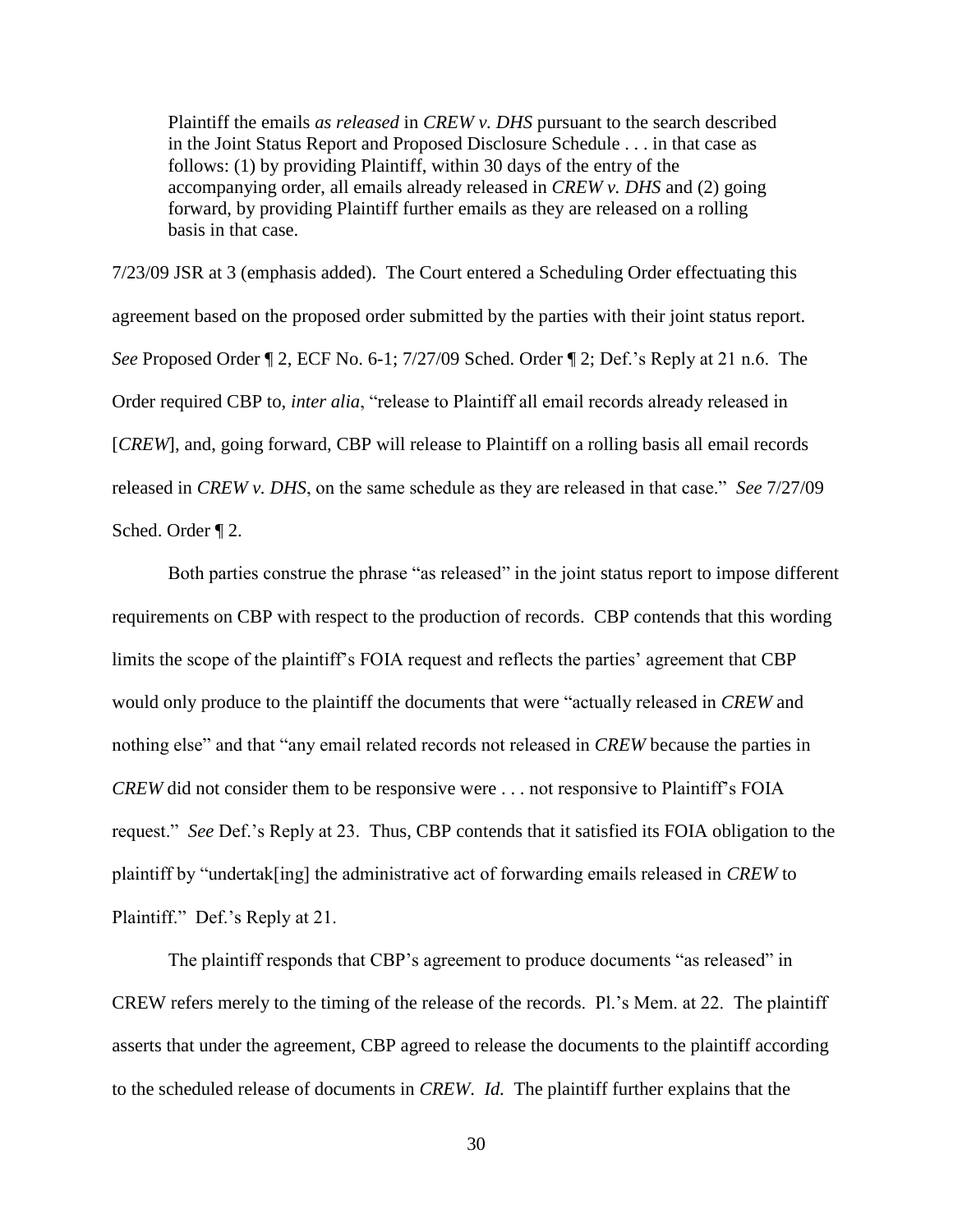language of the joint status report stating that CBP would release records "pursuant to the search described" in *CREW*, indicates that the parties agreed to limit the "scope of the *search* for records" only, and not the scope of the documents that CBP was obliged to produce. *Id.* at 21 (emphasis added).The plaintiff reasons that the agreement relieved CBP of "retrieving and processing *additional* records," but did not permit CBP to withhold portions of records that were deemed responsive, even if these portions of records were not released to the plaintiff in *CREW*. Pl.'s Reply at 12 (emphasis in original)*.* Consequently, the plaintiff claims that CBP is improperly withholding the attachments to the responsive emails because the attachments are a "portion of the records." Pl.'s Mem. at 21.

The plain meaning of the joint status report makes clear that the plaintiff narrowed her FOIA request to require CBP to produce only emails that the CBP actually produced to the *CREW* plaintiff "on a rolling basis in that case." 7/23/09 JSR at 3. The phrase "as released" plainly refers to the records actually released to the plaintiff in *CREW*, rather than the timing of the releases, as the plaintiff contends. Thus, CBP is correct that it "may satisfy Plaintiff's FOIA request" by providing the plaintiff the same emails that the CBP produced in *CREW*. The attachments, therefore, are not being withheld, but, as memorialized by the parties' joint status report, are not responsive to the plaintiff's amended FOIA request.

Even if the joint status report were ambiguous on this point, the Court's subsequent Scheduling Order based on the parties' proposed order supports CBP's interpretation of the joint status report. *See Act Now to Stop War & End Racism Coal. v. D.C.*, 286 F.R.D. 117, 129 (D.D.C. 2012) (explaining that scheduling orders "should be read as being specific and comprehensive" and that "[w]hen an Order details the scope of permissible discovery, a party should not read into the gaps permission to propound whatever discovery it so wishes"). The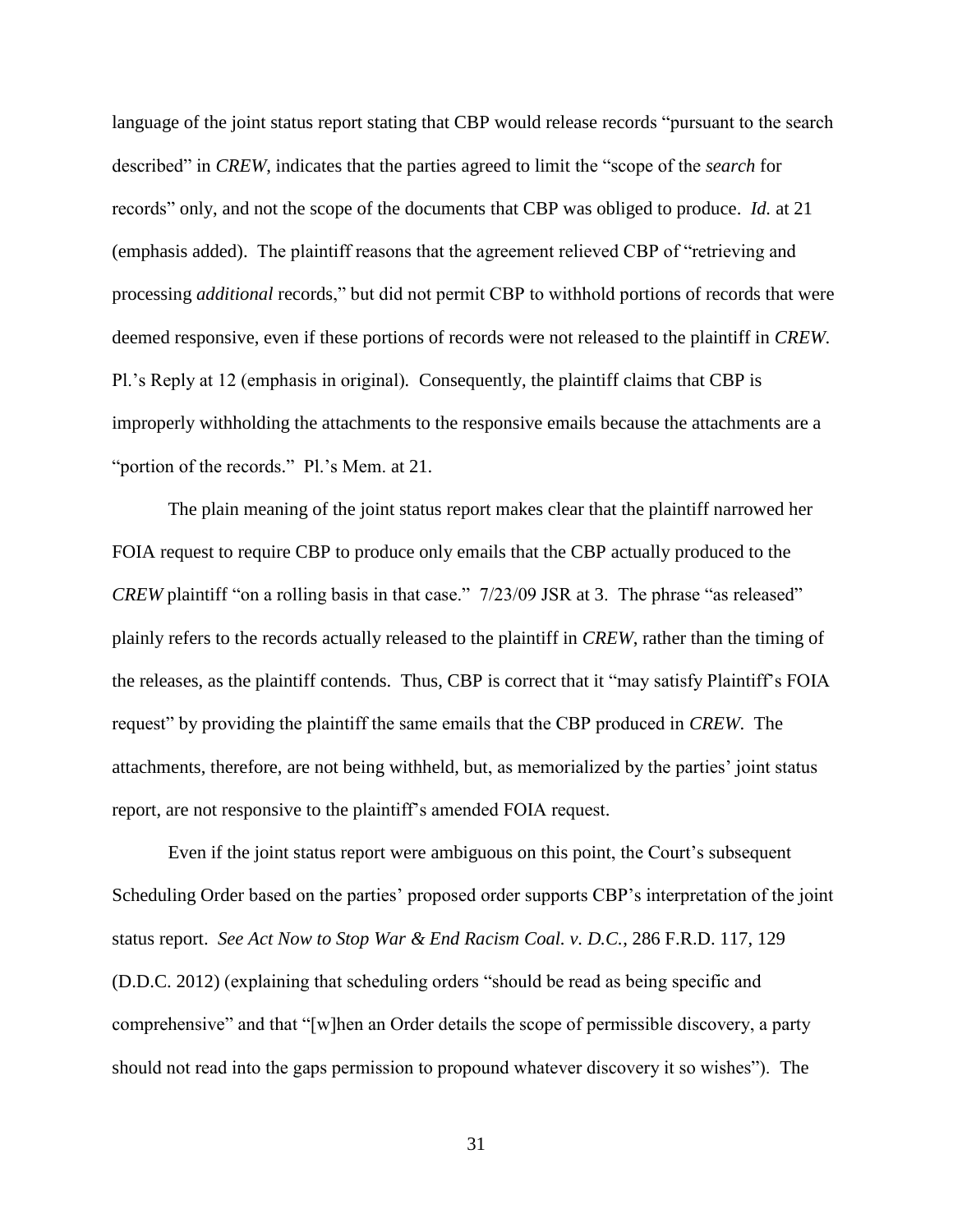Order states that CBP "will release to Plaintiff on a rolling basis all email records released in *CREW*, on the same schedule as they are released in that case." 7/27/09 Sched. Order  $\P$  2. The Order clarifies CBP's two separate obligations: the first phrase requires CBP to release to the plaintiff the same records "released" in *CREW*, while the latter phrase requires that CBP release the responsive email records to the plaintiff at the same time that the records are released to the plaintiff in *CREW*. *See* Pl.'s Mem. at 21–25; Def.'s Mem. 4–9. The plain meaning of both the parties' joint status report and this Court's subsequent Order are clear that CBP had to release to the plaintiff the same records released in *CREW* at the same time that they were released in *CREW*. The plaintiff's *post hoc* effort to re-write the agreement with CBP as limiting her FOIA request only to the same search conducted but not the same production as in *CREW* is simply not sustainable. The agreement limited both CBP's search and production obligation to the agency's efforts in *CREW*. Thus, contrary to the plaintiff's contention, the responsive documents to which the plaintiff is entitled are defined both by the search conducted by CBP, and also by the documents actually produced in *CREW*. Since the email attachments were not actually produced in *CREW* because they were deemed nonresponsive, they correspondingly need not be produced to the plaintiff. $6$ 

The plaintiff argues that the Order ratifies her interpretation of the language of the joint status report because it omits the phrase "as released" from the Order. Pl.'s Mem. at 22; *see* 7/27/09 Sched. Order ¶ 2 (requiring that "going forward, CBP will release to Plaintiff on a rolling basis all email records released in *CREW v. DHS*"). The omission of this phrase in the

 $\overline{a}$ 

<sup>6</sup> CBP further argues that the challenged email attachments are not required to be disclosed, first, because the plaintiff did not challenge the withholding of the email attachments while CBP was making its rolling productions, Def.'s Mem. at 8 ("It was not until late May 2011—nearly 21 months after the first release of email records—that Plaintiff first raised any issue regarding the lack of attachments to the emails released in *CREW*"), and, second, because producing the attachments would frustrate the parties' purpose of expediting disclosure, *id.* at 8–9. Since the Court finds in CBP's favor, the Court need not address these arguments.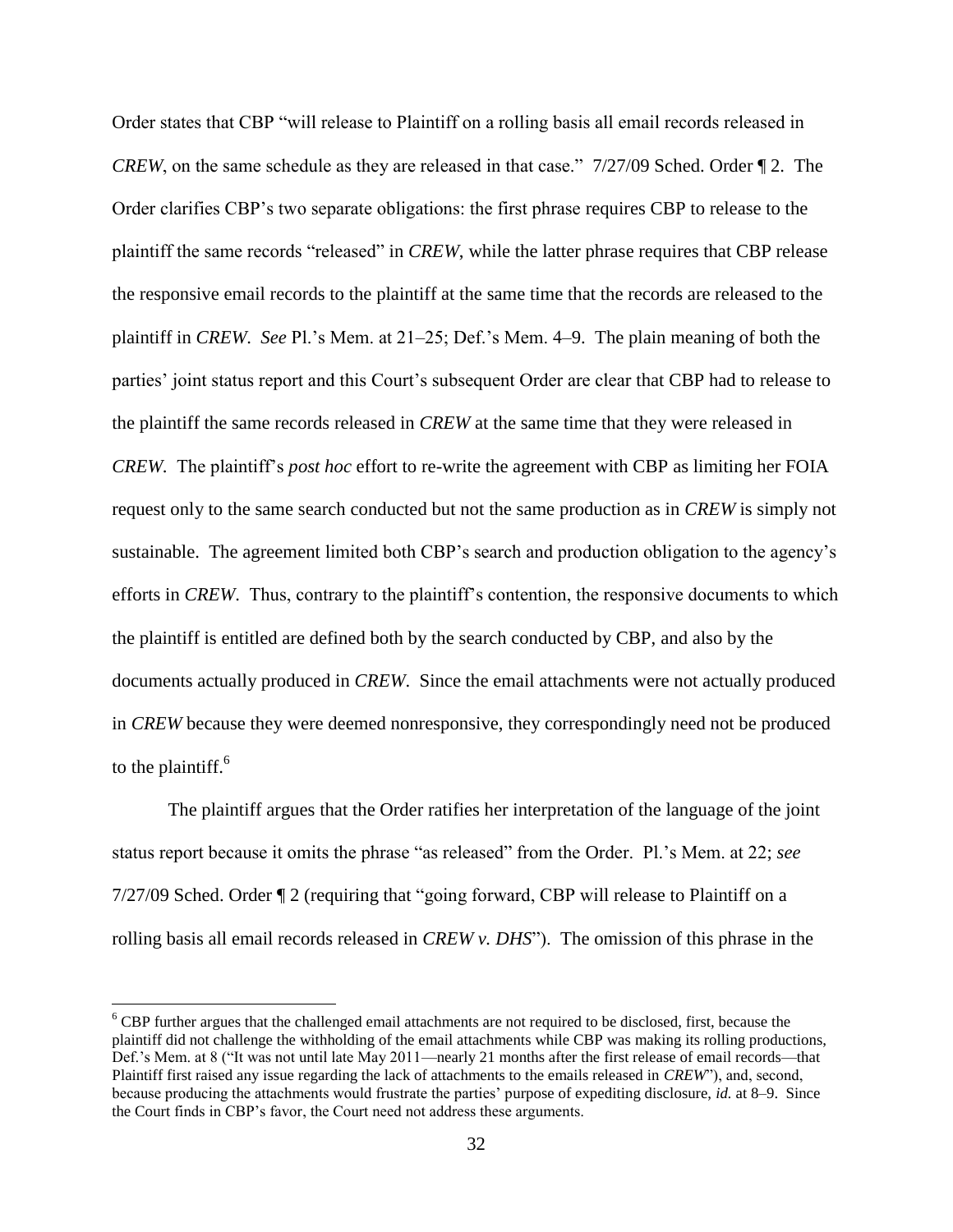Order does not support the plaintiff's interpretation. Indeed, the language of the Order lends stronger support to CBP's claim because the Order states, in two separate clauses, that (1) CBP must "release to Plaintiff all email records already released in [*CREW*]" and that they must continue to release to the plaintiff "on a rolling basis all email records released in" *CREW*, and (2) this production must occur "on the same schedule as they are released in that case." 7/27/09 Sched. Order ¶ 2. *See also* Def.'s Reply at 21 n.6. The schedule on which CBP was required to release records to the plaintiff is set out in the second clause and was thus a separate requirement from the scope of the responsive records set out in the first clause. The plaintiff's interpretation conflates both clauses to refer to the timing of the releases, but this is inconsistent with the canon of statutory interpretation against surplusage. Courts have used canons of statutory interpretation to clarify court orders. *See Act Now to Stop War & End Racism Coal.*, 286 F.R.D. at 129 (interpreting court's standing order); *see also Bhd. of Locomotive Eng'rs & Trainmen v. Burlington N. Santa Fe Ry. Co.*, 925 F. Supp. 2d 1252, 1256 (D. Wyo. 2013), *aff'd sub nom.*, *Bhd. of Locomotive Eng'rs & Trainmen v. BNSF Ry. Co.*, 13-8025, 2013 WL 6404962 (10th Cir. Dec. 9, 2013) (interpreting order of a railroad adjustment board). Accordingly, applying the canon against surplusage to the Court's order dictates an interpretation that none of the phrases are "inoperative or superfluous, void or insignificant." *See Corley v. United States*, 129 S.Ct. 1558, 1566 (2009) ("[O]ne of the most basic interpretive canons [is] that '[a] statute should be construed so that effect is given to all its provisions'" (quoting *Hibbs v. Winn,* 542 U.S. 88, 101, 124 (2004))); *Jones v. United States*, 529 U.S. 848, 849 (2000) ("Judges should hesitate to treat statutory terms in any setting as surplusage" (citing *Ratzlaf v. United States,* 510 U.S. 135, 140– 41 (1994))). In short, the inclusion in the Order of the second clause requiring CBP to release the emails "on the same schedule as they are released in that case," is the relevant phrase to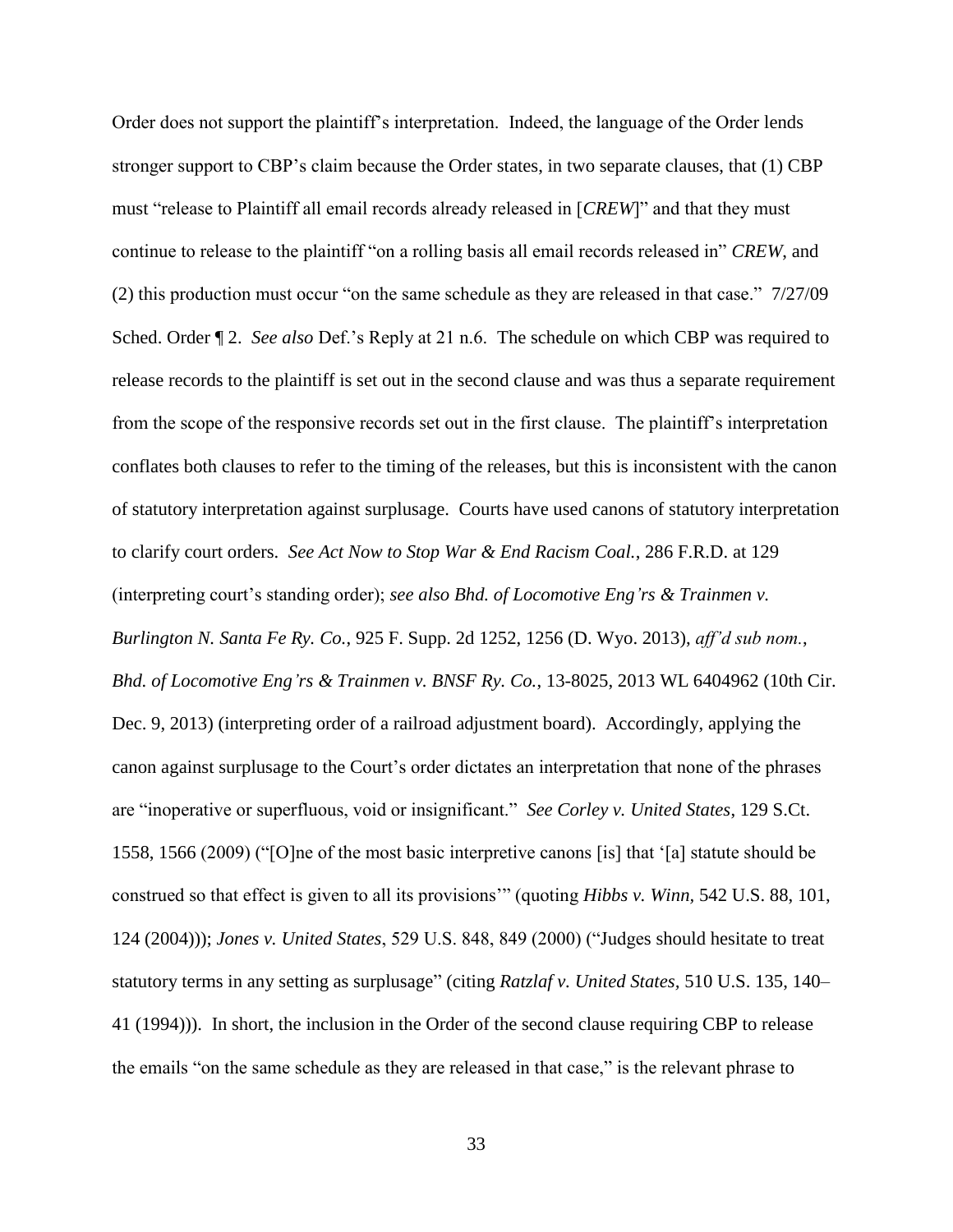control the timing of disclosure, while the scope of the responsive records is defined by the records released in *CREW*. 7/27/09 Sched. Order.

Although CBP's interpretation of the parties' agreement is correct, this is a classic Pyrrhic victory. The plaintiff may simply file a new FOIA request seeking these same email attachments. *See Spannaus v. U.S. Dep't of Justice*, 824 F.2d 52, 61 (D.C. Cir. 1987) (discussing a plaintiff's ability to resurrect a FOIA claim for statute of limitations purposes because a requester could simply "refile his FOIA request tomorrow and restart the process" because "nothing prevents him from requesting the same withheld documents decade after decade") (cited in *Aftergood v. CIA*, 225 F. Supp. 2d 27, 30–31 (D.D.C. 2002)). Nevertheless, for the purposes of the plaintiff's present FOIA request, as narrowed pursuant to the parties' joint status report and this Court's Order, this Court holds that CBP is not required to produce the email attachments of responsive records to the plaintiff.

#### **D. Segregability**

The FOIA requires that "[a]ny reasonably segregable portion of a record shall be provided to any person requesting such record after deletion of the portions which are exempt." 5 U.S.C. § 552(b). The plaintiff has not challenged CBP's failure to release all reasonably segregable information to the plaintiff pursuant to its obligation to do so under the FOIA. *See id.* Nevertheless, even when a plaintiff does not challenge the segregability efforts of an agency, the Court has "an affirmative duty to consider the segregability issue *sua sponte.*" *Trans-Pac. Policing Agreement v. U.S. Customs Serv.,* 177 F.3d 1022, 1028 (D.C. Cir. 1999); *see also Juarez v. U.S. Dep't of Justice*, 518 F.3d 54, 60 (D.C. Cir. 2008) ("Under this Circuit's law, the district court's failure to address segregability in its memorandum opinion is reversible error."). The D.C. Circuit has acknowledged that establishing the non-segregability of non-exempt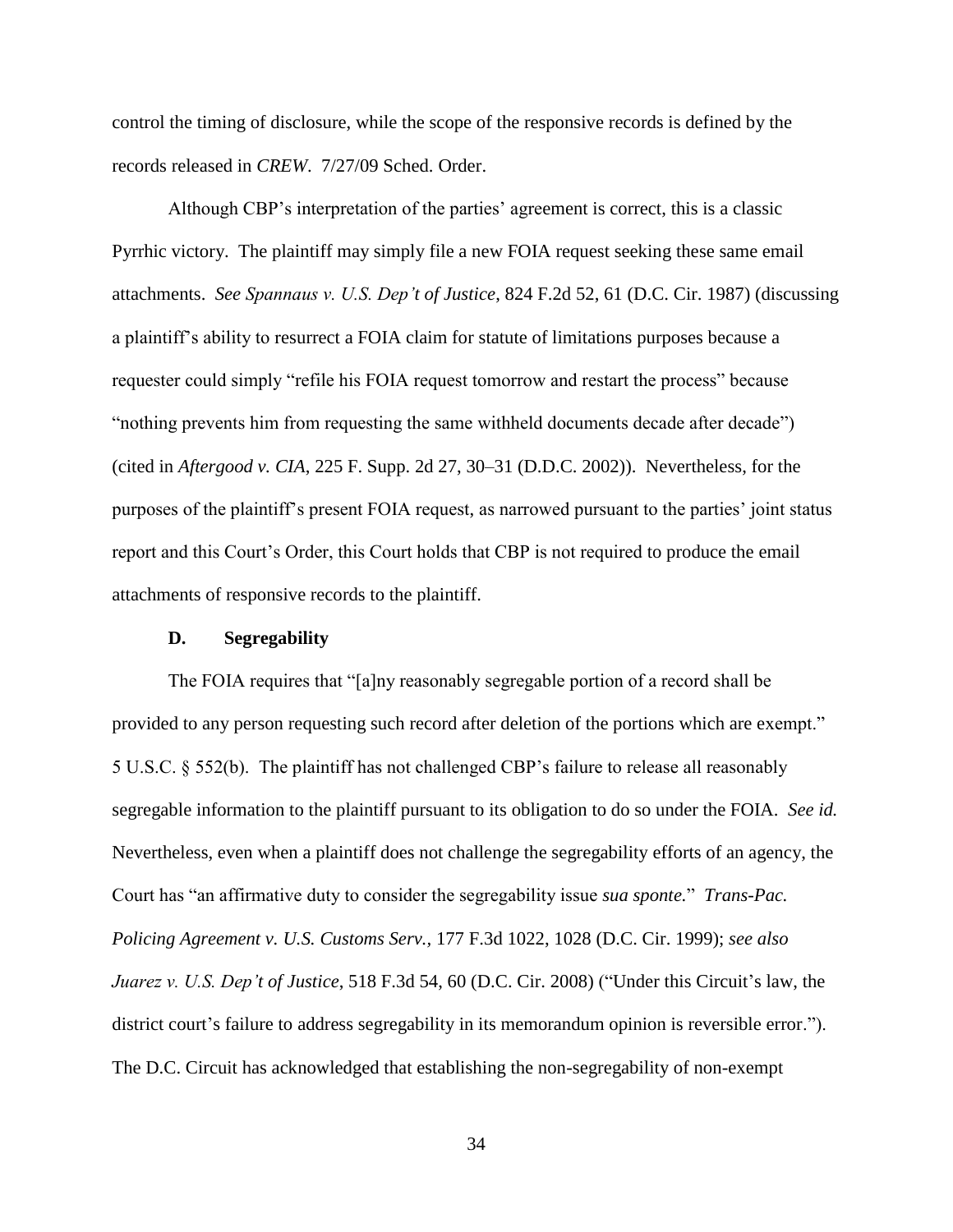material "presents problems for the agency since ... segregability depends entirely on what information is in a document and how it is presented." *Mead Data Inc. v. U.S. Dep't of the Air Force,* 566 F.2d 242, 261 (D.C. Cir. 1977). Therefore, although "agencies should not be forced to provide such a detailed justification that would itself compromise the secret nature of potentially exempt information," agencies "must be required to provide the reasons behind their conclusions in order that they may be challenged by FOIA plaintiffs and reviewed by the courts." *Id.*

To this end, the Circuit has said that "[i]n addition to a statement of its reasons, an agency should also describe what proportion of the information in a document is non-exempt and how that material is dispersed throughout the document." *Id.* Under *Mead Data,* if a small proportion of the information is non-exempt, the agency's explanatory burden is less, and if a larger proportion of the information is non-exempt, "the courts should require a high standard of proof for an agency claim that the burden of separation justifies nondisclosure or that disclosure of the non-exempt material would indirectly reveal the exempt information." *Id.* Since *Mead Data*, the Circuit has relaxed this standard, holding that "[a]gencies are entitled to a presumption that they complied with the obligation to disclose reasonably segregable material," which must be overcome by some "quantum of evidence" by the requester. *Sussman v. U.S. Marshals Serv.,* 494 F.3d 1106, 1117 (D.C. Cir. 2007). Indeed, more recent decisions from the D.C. Circuit have held that an agency may satisfy its segregability obligations by (1) providing a *Vaughn* index that adequately describes each withheld document and the exemption under which it was withheld; and (2) submitting a declaration attesting that the agency released all segregable material. *See, e.g., Loving v. U.S. Dep't of Def.*, 550 F.3d 32, 41 (D.C. Cir. 2008) (stating that "the description of the document set forth in the *Vaughn* index and the agency's declaration that it released all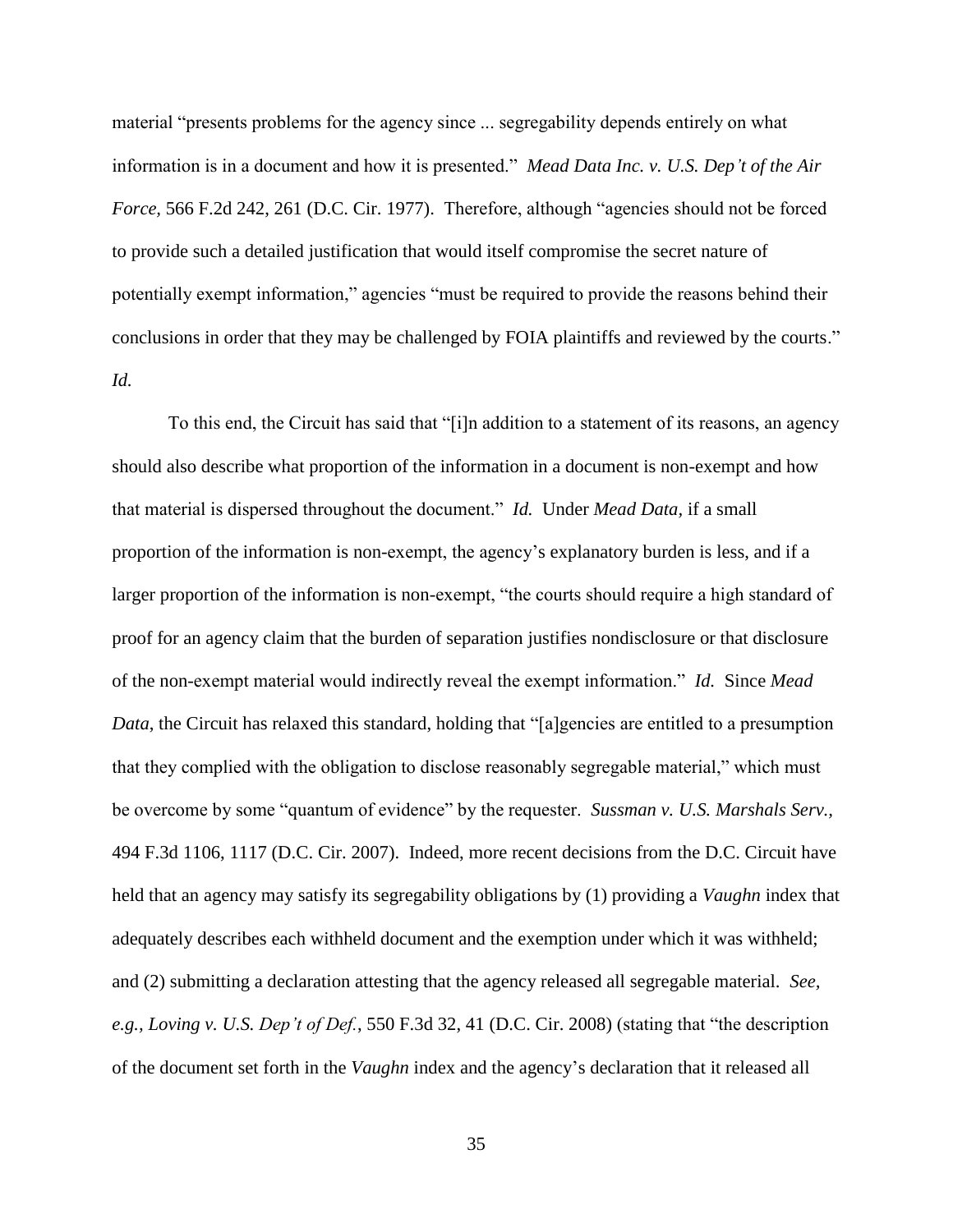segregable material" are "sufficient for [the segregability] determination"); *Johnson v. Exec. Office for U.S. Att'ys,* 310 F.3d 771, 776 (D.C. Cir. 2002) (upholding agency's segregation efforts based on "comprehensive *Vaughn* index" and "the affidavits of" agency officials).

In the instant case, CBP has provided the plaintiff with a *Vaughn* index of the 289 challenged records listing the justification for withholding information. *See* Wade Decl. at 15. CBP has also submitted two declarations by David E. Wade, the Operations Officer with the Office of Border Patrol within the Department of Homeland Security, which attest that CBP "has processed and released all reasonably segregable information within the disputed email documents" after "carefully evaluat [ing] each email document." Wade Decl. 16. Moreover, CBP reviewed the challenged records for segregability throughout the course of the litigation, releasing to the plaintiff new copies of challenged records with fewer redactions when the CBP filed its summary judgment motion, Gilman Decl. ¶ 12, and after the plaintiff filed her crossmotion for summary judgment. Suppl. Wade Decl. ¶¶ 12–13. In sum, there is ample evidence that CBP fulfilled its segregability obligation, which the plaintiff does not challenge in her briefs. Accordingly, the Court finds that CBP has satisfied its burden of demonstrating that the challenged records were examined and portions of the records were withheld only after considering whether CBP could disclose any "reasonably segregable portion[s]" of the records pursuant to its obligation under 5 U.S.C. § 552(b).

### **IV. CONCLUSION**

For the foregoing reasons, CBP's Motion for Summary Judgment, ECF No. 32, is GRANTED in part and DENIED in part and the plaintiff's Motion for Summary Judgment, ECF No. 35, is GRANTED in part and DENIED in part. CBP's motion for summary judgment is granted, as conceded, with respect to the redaction of emails under Exemption 5, the redaction of